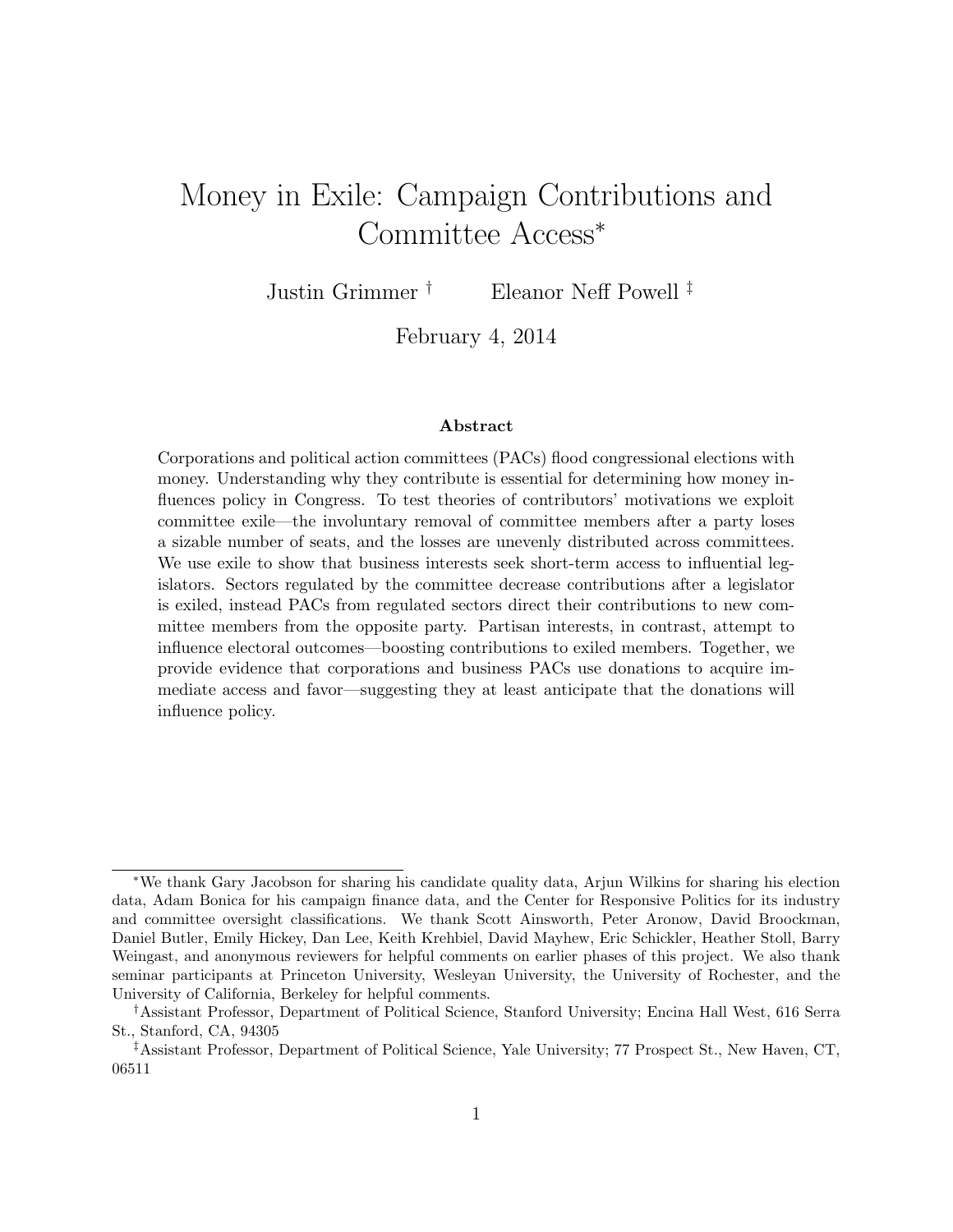A record-breaking  $81\%$  of Americans disapprove of Congress.<sup>1</sup> One explanation is that the public broadly perceives that there is too much money in politics—causing moneyed interests to receive the attention of Congress, while the problems of the middle-class and the poor remain neglected. Political elites share this assessment: political practitioners, journalists, and opinion writers all regularly bemoan the influence of money in politics. They worry about the tremendous time and energy politicians spend fundraising, and the influence of the unprecedented amount of money circulating in Washington.

Concerns about the role of money are not new—Congressional investigations into bribery and improper influence-peddling date to the mid-nineteenth century (Thompson, 1995). In response to a weary public and prominent scandals, the federal government has expanded regulation of money in politics, and developed formal legal structures and an expanded investigatory apparatus to investigate outright illegal behavior.<sup>2</sup> Yet, worries about money, the access it buys, and the bias it creates, remain. These concerns range from misallocated funds in the form of earmarks for campaign contributors, to distortions in the policy process. If the allegations are even partially true, then the democratic process has been hijacked by the well-to-do, constituting a substantial breakdown in representation.

Understanding how money influences the policy process is essential for assessing the health of American democracy. But diagnosing how money influences policy-making and where money exerts this influence is difficult. Problems of endogeneity and legality make isolating the effect of contributions on policy difficult to disentangle. Moneyed interests are strategic when donating, often making observational data consistent with contrasting explanations. And neither the donors nor the legislators want this influence to be detected overtly selling influence is illegal, and transparent donor influence would have negative electoral consequences for legislators while making policy influence more difficult for corpora-

<sup>1</sup>Rasmussen Reports (2011); Real Clear Politics (2013).

<sup>2</sup>The Office of Congressional Ethics was created in the 110th Congress as an "independent, non-partisan entity charged with reviewing allegations of misconduct against Members, officers, and staff of the United States House of Representatives..."(Office of Congressional Ethics, 2013). In addition to which, investigating public corruption–"a break of trust by federal, state or local officials"–is the Federal Bureau of Investigation's number one criminal investigative priority (Federal Bureau of Investigation, 2010).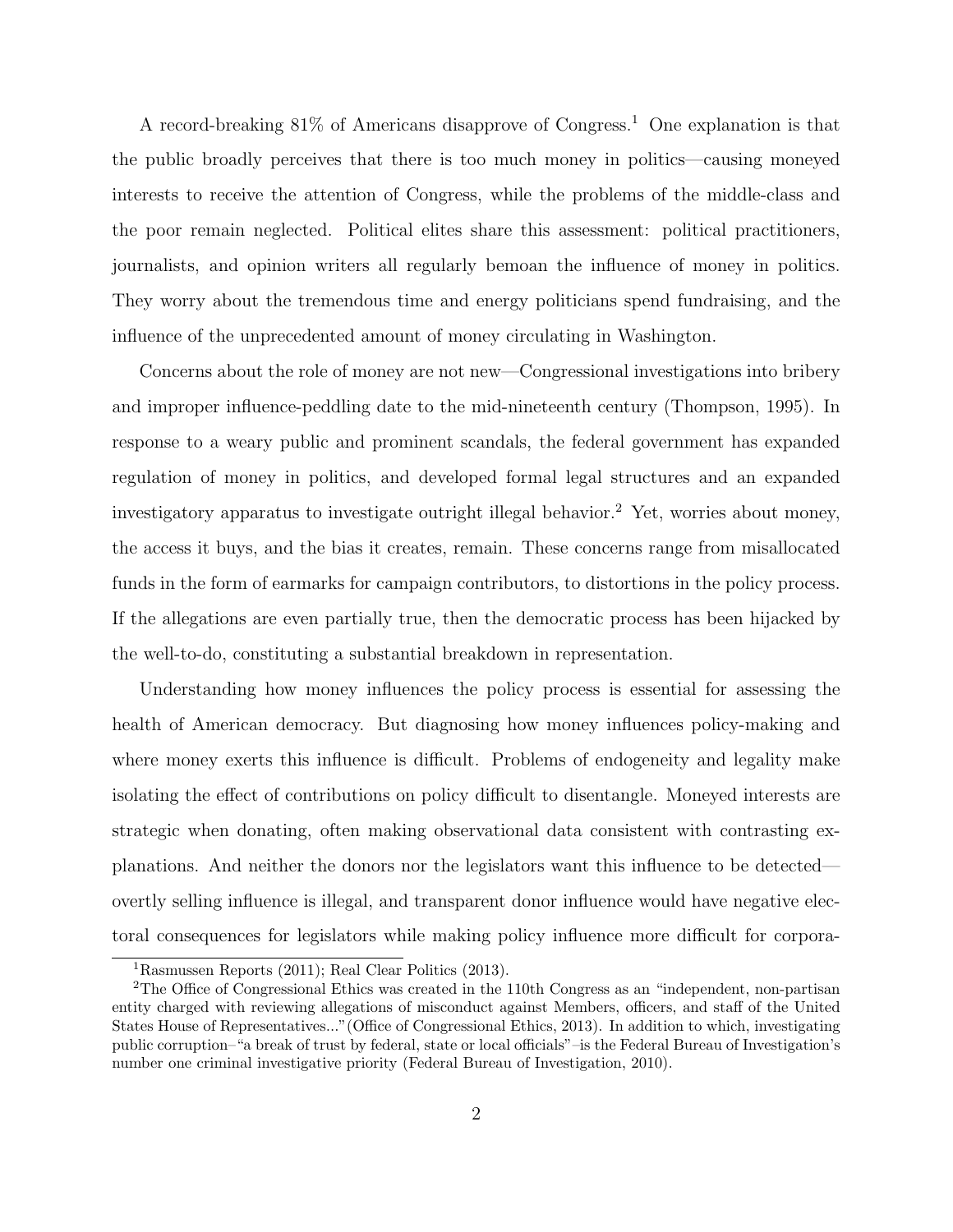tions.

Existing scholarship on the subject, largely led by the findings of Hall and Wayman (1990) and Hall (1996), suggests that one of the best places to influence the content of legislation is in committee. In committee is where legislation is drafted and amended. This activity is hidden relative to the public activity of roll call voting, and involves only a small number of legislators, which makes it a good potential point of access for those seeking to influence the legislative process.

Building off the insights in this literature, we seek to answer longstanding questions about the influence of money in Congress by exploiting a congressional procedure that exogenously varies a member's influence over the policy-making process. When Congressional parties lose their majority status after a wave election, their losses are unevenly distributed across Congressional committees. At the same time, the new minority party (the party that lost its majority status) will have a reduction of seats on committees. Together, this creates a surplus of legislators returning to the committee, forcing some legislators to be exiled or involuntarily removed from their committee assignments.

We use exile to gain insight into how legislators' influence over policy affects PAC donation behavior. To identify the effect of policy influence on contribution behavior, we build on the data and approach introduced in Grimmer and Powell (2013), which identifies all instances of committee exile since World War II. Grimmer and Powell (2013) demonstrate that exile occurs through a deterministic process, with the least senior legislators selected for removal. The result is that exiled and non-exiled legislators are strikingly similar to those who remain on the committee in characteristics other than tenure and committee rank. We pair data on exile behavior with industry and PAC donation behavior, and a panel research design. Together, our strategy allows us to identify how donation behavior changes in response to an unanticipated loss of policy power and ensures that we can dismiss confounding explanations for our findings (Romer and Snyder, 1994).

Using this design, we show that business PACs contribute to seek short-term access to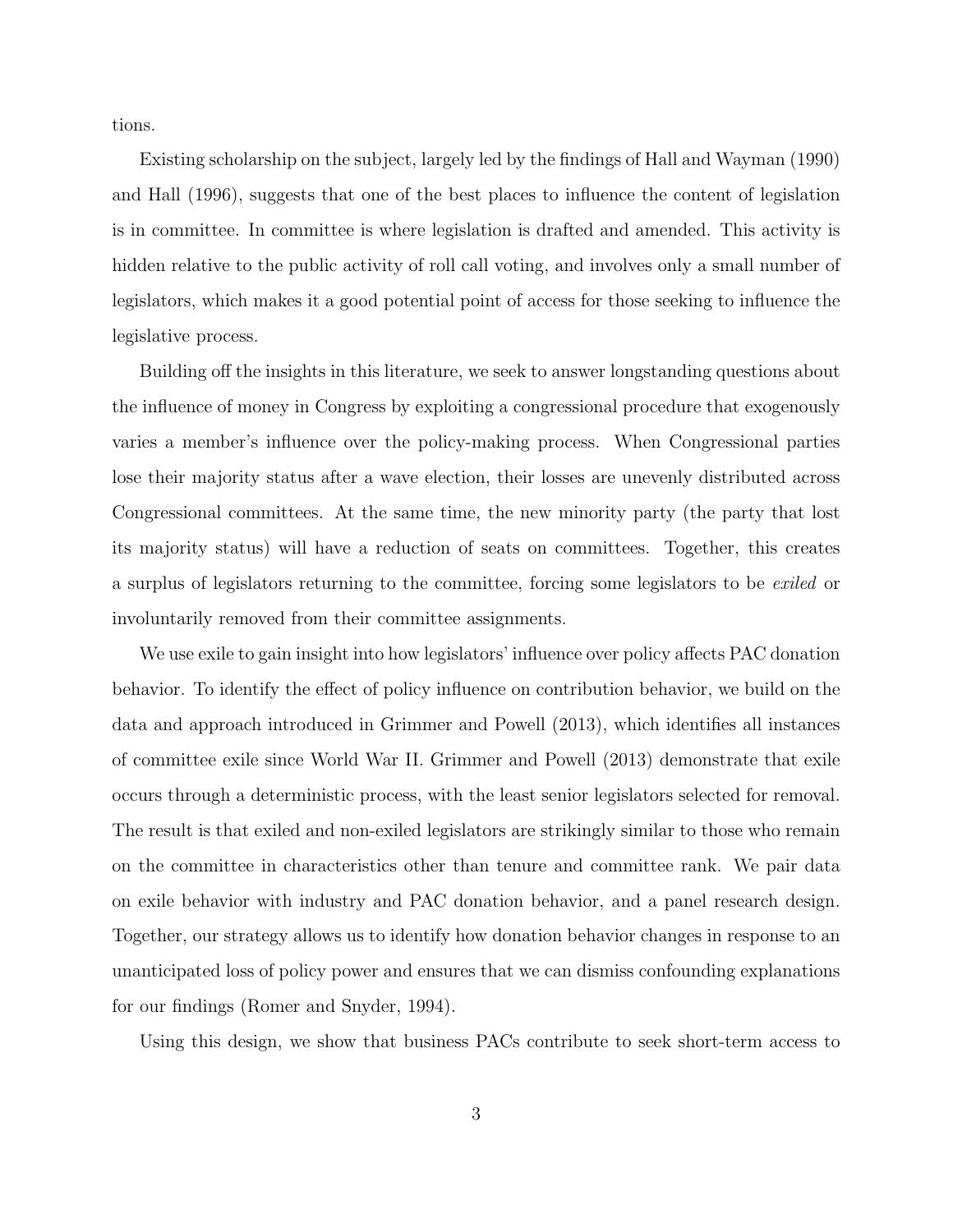legislators, rather than cultivating long-term relationship or influencing electoral outcomes to assist ideologically aligned legislators. Business PACs bail on exiled legislators, reducing contributions to legislators who are removed from committees that regulate corporations' business activities. In turn, these same PACs increase donations to committee members in the new majority, and make even larger increases in contributions to new committee members from the new majority. The result is that exile from committees with wide influence over business—such as Ways and Means—causes a substantial decrease in legislators' PACsourced contributions.

Other PACs' donations are consistent with electoral motivations. Ideological and partisan PAC contributors—such as the DCCC and the NRCC—donate to support the reelection chances of co-partisans. After exile, partisan contributors substantially increase donations to exiled legislators, consistent with legislators bailing out vulnerable members of a partisan coalition in order to bolster the party's electoral chances in the following election.

Our findings reveal that access-seeking PACs appear to focus on donations to create short term relationships with legislators. The decrease in donations to exiled legislators suggests a spot market for legislative access: business PACs contribute to legislators only when those legislators exercise direct influence over industry-specific policy. When the influence is removed, business interests no longer have a reason to contribute to the legislators, and the contributions are reduced. Contrasting predictions from different theoretical literatures, our results show that short-term based policy influence (access-seeking) donation patterns we identify are of the greatest normative concern. The creation of short-term relationships creates the appearance of a "pay-to-play" interaction between contributors and legislators. This undermines faith in Congress—even if the actual basis for the contribution is less explicitly access-seeking. Contributions for short-term access also create a distortion in the policy process that favors well-financed interests. Interests with sufficient money ensure that government prioritizes a solution to those interests' problems. The problems of the less wealthy remain neglected.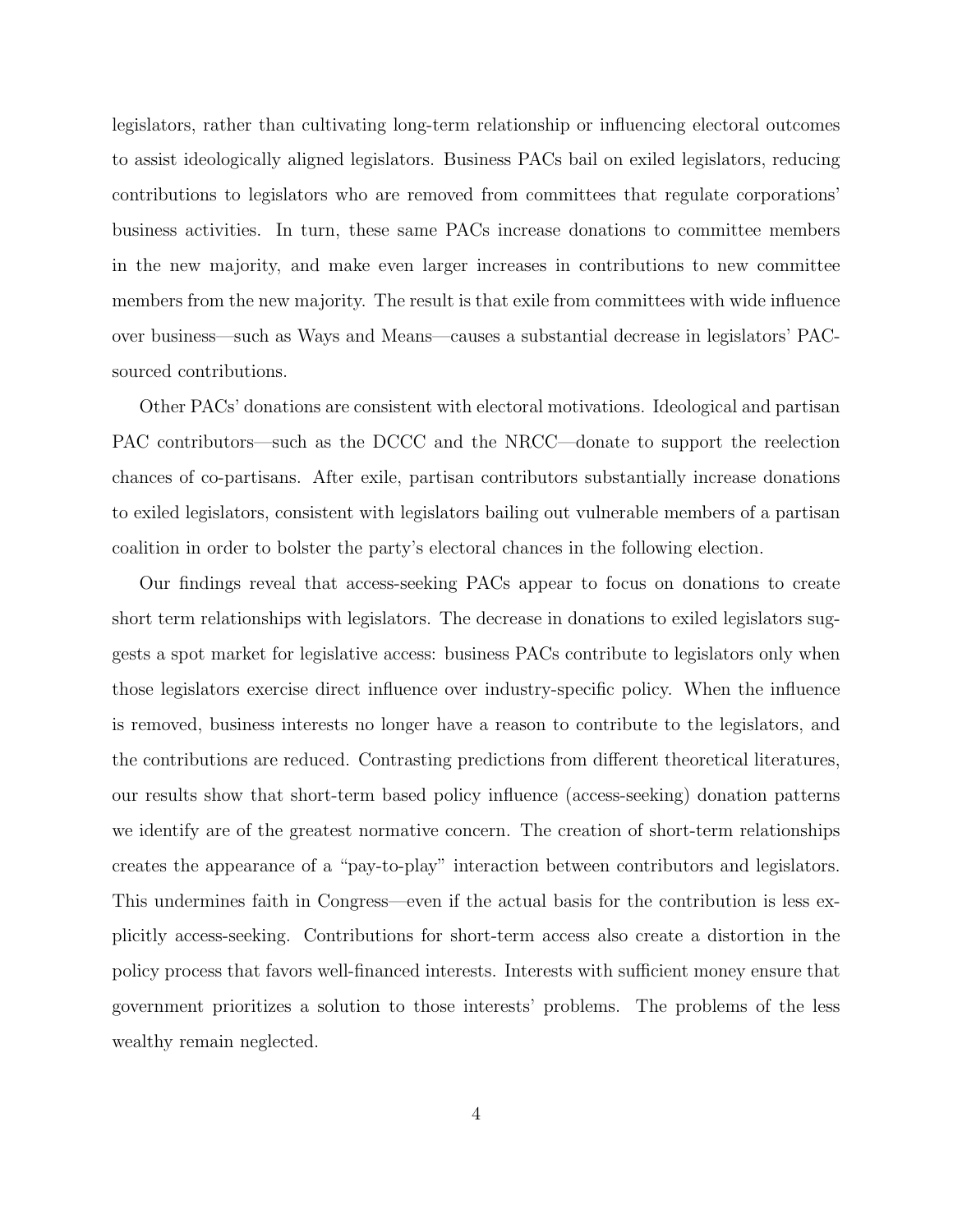## 1 Empirical Evidence: Influence of Money

Much of the research on the influence of money in politics has focused on identifying a relationship between campaign contributions (PAC contributions in particular) and roll call voting behavior in Congress. This is a logical starting point. Roll call voting is one of the most visible Congressional activities and complete data are now readily available. Further, the mandated reporting of all contributions over \$200 provided nearly complete data on the organizations that contributed to members of Congress.

Despite widespread perceptions of corruption, and numerous studies, there have been few consistent demonstrated effects of money on roll call votes.<sup>3</sup> Indeed, Ansolabehere and Snyder (2003) show in a review of 36 prior studies that scholars rarely identify substantively meaningful relationships between votes and contributions. The lack of a relationship remains even after Ansolabehere and Snyder (2003) augment their meta-analysis and attempt to overcome problems of simultaneity and the absence of crucial control variables in earlier studies with instrumental variables and panel data. After this additional statistical work, their findings echo earlier studies concluding that campaign contributions explain a "miniscule fraction of the variation in voting behavior."<sup>4</sup>

#### 1.1 Need to Look Beyond Roll Call Votes

Putting aside, for the moment, the methodological challenges posed by the difficulties of research design in this area (a topic we will return to in the following section), there are two

<sup>3</sup>See: Fleisher (1993); Langbein and Lotwis (1990); Grenzke (1989); Wright (1985); Groseclose (1996); Kau and Rubin (1982); Milyo, Primo and Groseclose (2000); Saltzman (1987); Engel and Jackson (1998); Stratmann (1991, 1992, 1995, 2002); Wawro (2001); Conley and McCabe (2012); Wright (1989, 1990, 2004); Lessig (2011); Calcagno and Jackson (1998); Chappell (1982); Jones and Keiser (1987); Neustadtl (1990); Moore, Powell and Reeves (2013).

<sup>4</sup>Ansolabehere and Snyder (2003)'s dismissal of a meaningful relationship between campaign contributions and roll call votes, and characterization of the extant research on the subject, has not gone undisputed. In a subsequent meta-analysis, Stratmann (2005) reanalyzed the same studies and rejected their conclusions. Additionally, a few years later, using a different and smaller sample of research and a somewhat different methodological approach, Roscoe and Jenkins (2005) argue instead that "conventional wisdom has been too sweeping in its characterization of money as almost wholly unimportant in roll call voting," (Roscoe and Jenkins, 2005, pg. 64). Rather, they conclude that one-third of the roll call votes in Congress show influence of campaign contributions.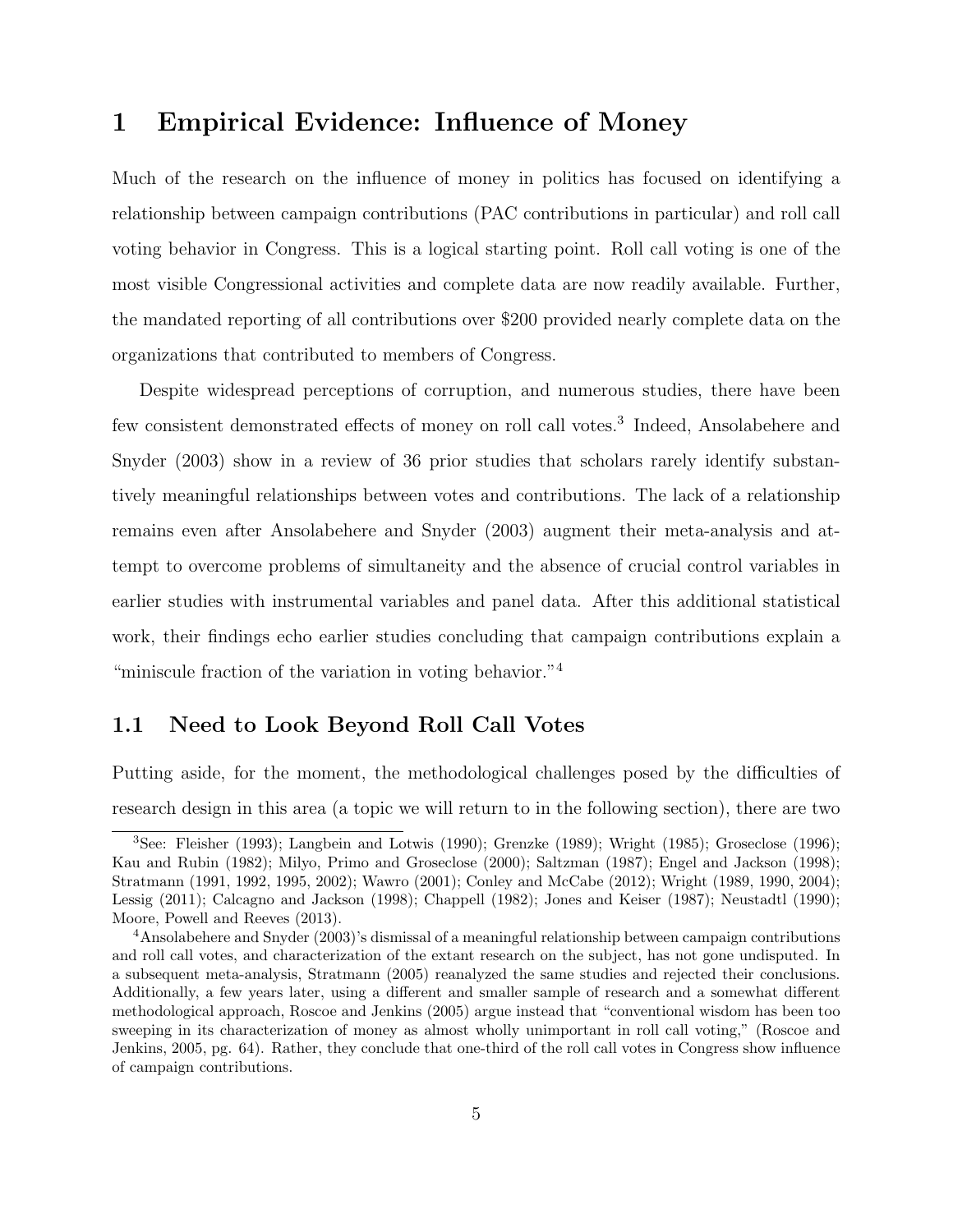primary considerations that should motivate scholars investigating the role of money in the policy-making process to look beyond the relationship between campaign contributions and roll call votes: (1) legality and (2) visibility.

First, legality. The exchange of campaign contributions in return for roll call votes is bribery, and is illegal (18 U.S.C. §201). As the United States Office of Government Ethics (2013) describes, if something of value is given, offered, or promised with the intent "to influence any official act," it is illegal behavior on the part of the contributor. Conversely, if a public official demands, seeks, receives, or accepts an item of value, it is illegal behavior on the part of the legislator. Research that seeks to examine the relationship between campaign contributions and roll call voting behavior is, in essence, a search for illegal behavior. If that illegal behavior were easily observable to outside observers, presumably many actors–both legislators and contributors–would be going to prison.

Second, visibility. Roll call voting is one of the most public actions a member undertakes. It is high profile and often used by interest groups, journalists, and the public alike to evaluate members. Roll call voting is the most visible form of position taking. Given the potential legal, ethical, and electoral implications of any relationship between contributions and member behavior, we would expect members to avoid, whenever possible, such visible actions and instead prefer to take action at an earlier, less visible stage of the legislative process.

Taken together, these factors suggest that we need to look at the complete legislative process to identify stages more open to influence (Hall and Wayman, 1990; Hall, 1996). The ease of readily available congressional roll call voting data has led to an over-emphasis of the role of roll call voting in the legislative process, to the exclusion of other important stages of the legislative process. These other stages of the legislative process are more difficult to study, because they are both less visible and more difficult to quantify. Rather than dichotomous yes or no roll call votes, influence at earlier stages may take the form of adding or subtracting a crucial sentence in a several-hundred-page House Resolution. It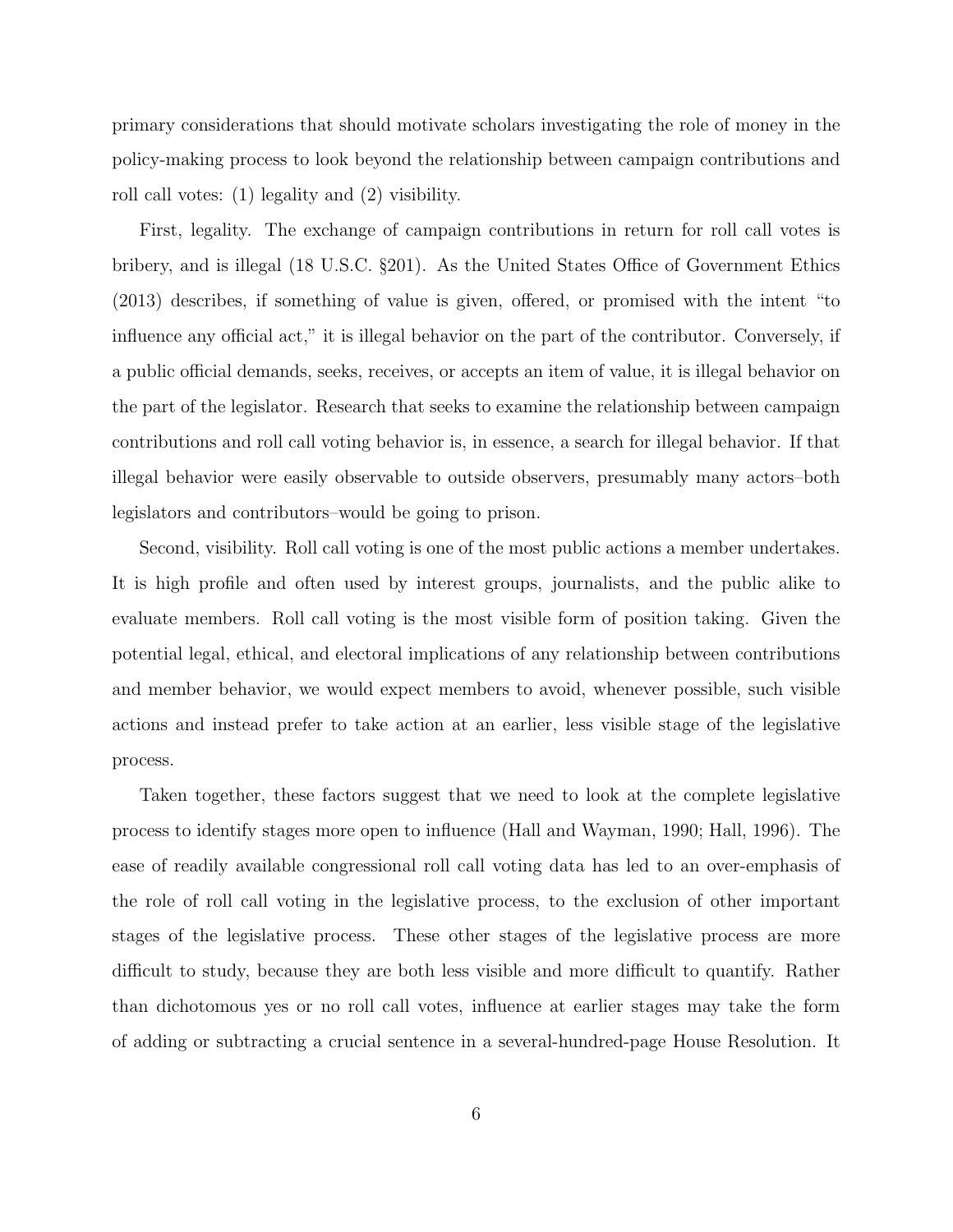can be difficult to trace such changes to an individual, let alone identify when the change occurred and who are the relevant beneficiaries. These characteristics of lower visibility and greater difficulty in quantifying such changes make them more difficult to prosecute, too. Any politicians concerned about even the appearance of impropriety may prefer these more hidden stages of influence, which makes these stages ideally suited for those seeking legislative access.

#### 1.2 Empirical Evidence: The Value of Contributions to Buying Non-Voting Favors

A growing literature looks beyond roll call votes in the search for a relationship between money and access.<sup>5</sup> This effort began with Hall and Wayman (1990) and Hall (1996)'s ground-breaking studies on the influence of money and access on member activity and participation at the committee level. Existing scholarship on the subject, largely led by the findings of Hall (1996) and Hall and Wayman (1990), suggests that one of the best places to influence the content of legislation is in committee. In committee is where legislation is drafted and amended. Further, such committee activity is less visible—making it an ideal place for legislators to exercise influence for corporate interests. While many formal committee hearings are public, many closed-door committee sessions and negotiations are not.

Studies of lobbyist behavior also suggest that a legislator's influence is best accessed through his or her committee assignment. Bertrand, Bombardini and Trebbi (2011) show that as members switch committee assignments, lobbyists with ties to that member change the issues on which they lobby. These findings imply both that lobbyists' influence and persuasion is based on a personal-access relationship with the member, rather than policy

<sup>&</sup>lt;sup>5</sup>For other studies that explore the relationship between money and access that look beyond roll call voting see: Witko (2006); Calcagno and Jackson (2008); Lessig (2011). See Powell (2013b), for an overview of related studies on the influence of money on intra-legislative dynamics (influence within the chamber). For related studies on lobbying and access with a particular emphasis on revolving door lobbyists see: Blanes i Vidal, Draca and Fons-Rosen (2012); Bertrand, Bombardini and Trebbi (2011). Fouirnaies and Hall (2013) estimate the causal effect of incumbency on campaign contributions, and find that access-motivated contributors (e.g., corporations) target incumbents more than challengers.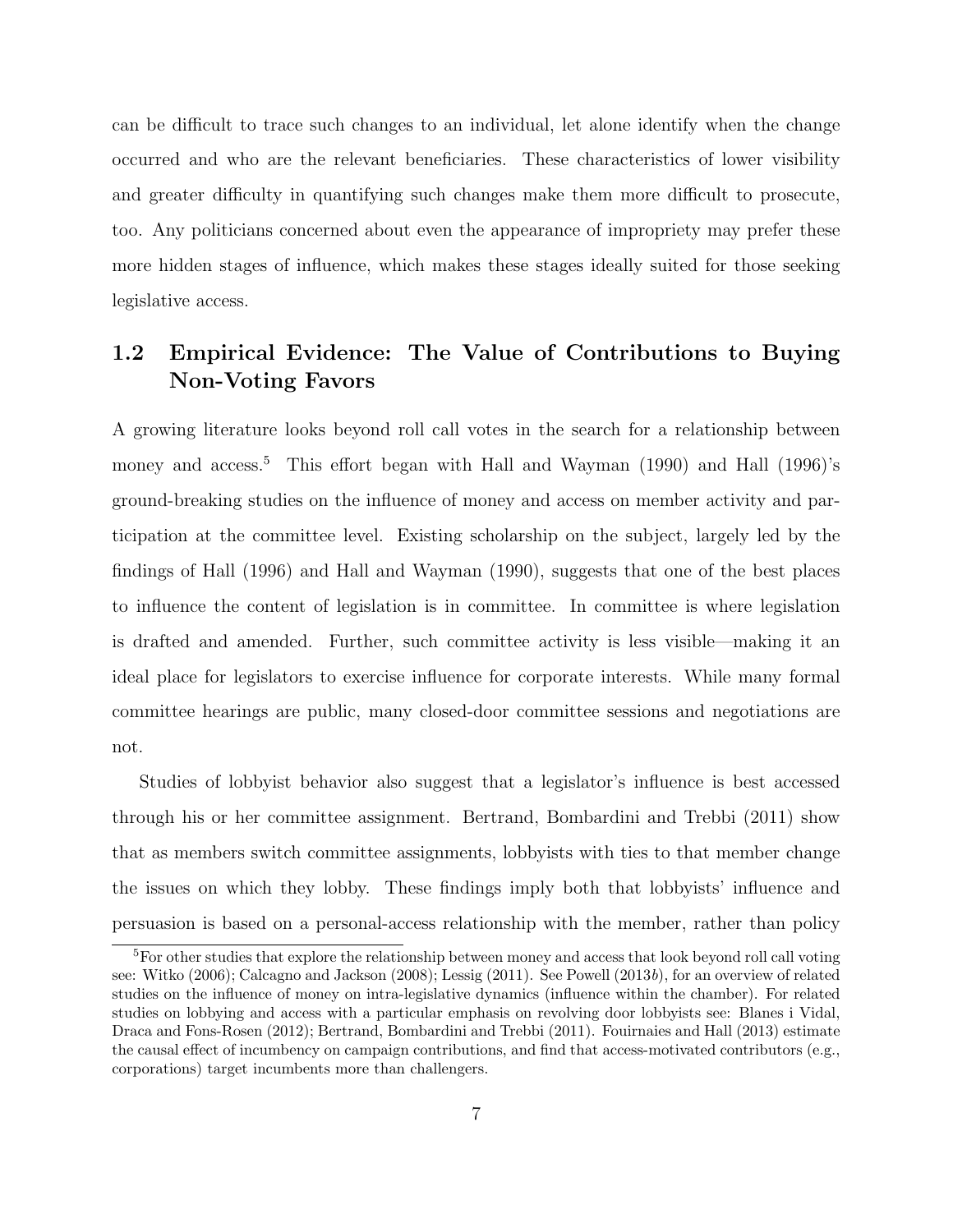or substantive expertise, and that a member's legislative influence in different policy areas is derived from his or her committee assignment.

Perhaps the closest prior work to examine committee switching behavior and PAC contributions is work by Romer and Snyder (1994), which explores the impact of committee movement on PAC contributor behavior in the 1980s. They found that members lose contributions from PAC contributors when they move committees. Our research design builds on this finding, while addressing two potential limitations of the design in Romer and Snyder (1994). First, legislators sometimes voluntarily transfer between committees, suggesting a potential confounding factor in the switch between committees. Second, legislators rarely leave certain prestige committees—such as Ways and Means—making it impossible to identify the effect on corporate donations of a seat on a broadly influential committee. Our design leverages involuntary transfers, helping us to limit the potential confounding from voluntary transfers, and ensuring that we obtain estimates for the most influential committees.

## 2 Motivations for PACs and Corporate Donations: Electoral Influence and Policy Influence

Social scientists and political observers have offered numerous theories to explain how organized interests decide to contribute money to Congressional campaigns (see Ansolabehere and Snyder 2003 for a review). We group the theories into two broad categories. One set of theories suppose that donations have an electoral motivation—contributors are attempting to influence who is elected to Congress. A second set of theories argues that contributions are attempts to purchase policy influence. In this section we review the theories, and explain how each theory would predict PACs react to a legislator being removed from a committee seat. To guide the reader, Table 1 outlines the theories and summarizes the empirical predictions.

Perhaps the most obvious reason that PACs may contribute to legislators is to influence the probability of reelection (Gopoian, 1984). Some donors, such as party and leadership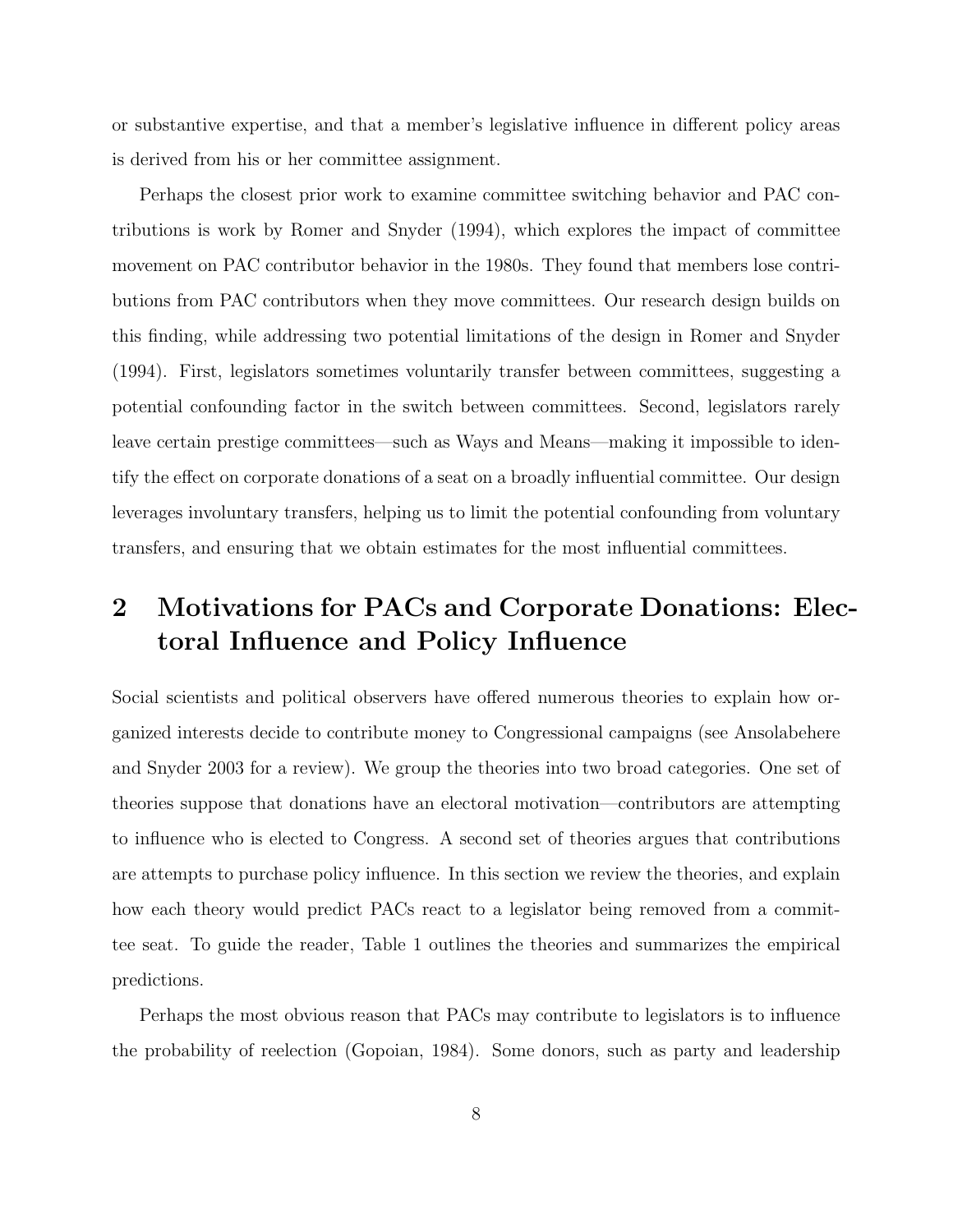| Table 1: Theoretical Alternatives and Empirical Tests |             |                               |  |  |  |  |
|-------------------------------------------------------|-------------|-------------------------------|--|--|--|--|
| <b>Contributor Goal</b>                               |             | Pred. Aggregate Exile Pattern |  |  |  |  |
| 1. Electoral Influence                                |             | Increase                      |  |  |  |  |
| 2. Policy Influence                                   | Short-Term  | Decrease                      |  |  |  |  |
|                                                       | $Long-Term$ | No Change                     |  |  |  |  |

PACs, target legislators to obtain or maintain majority status (Wand, 2013; Powell,  $2013b,a$ ). Majority status is valuable to legislators for the increased policy influence, the ability to influence the Congressional agenda (Cox and McCubbins, 1993), and even in the prospect for future campaign donations (Cox and Magar, 1999). Members of Congress also use their leadership PACs to donate towards electorally vulnerable members to encourage future loyalty. Prominent members of Congress may use donations to build support for leadership campaigns, attempts to secure committee chairmanships, or even future legislation (Powell,  $2013b,a$ ). Business PACs also have incentive to contribute to electorally vulnerable members. Moneyed business interests can use donations to elect ideologically sympathetic legislators to Congress. Levitt (1998) argues that small donations to legislators that have only a marginal influence on electoral outcomes can yield large policy influence in Congress (Wright, 1985; Austen-Smith, 1987; Fox and Rothenberg, 2011; Wolton, 2014).

When legislators lose a preferred committee assignment through exile they become electorally vulnerable and so PACs motivated by affecting election outcomes will increase donations. Grimmer and Powell (2013) show that exiled legislators lose the opportunity to influence legislation of interest to their constituents, no longer have the the opportunity to tout their powerful positions in the institution to their constituents, and may even find it more difficult to direct new expenditures to the district. Electorally motivated PACs will recognize this new threat and increase contributions to exiled members. This increase will help the exiled legislators offset the negative electoral consequences of losing a preferred committee assignment, and perhaps purchase the legislators' loyalty in future Congresses.

Rather than attempt to influence who is elected to Congress, PACs may contribute to influence policy in Congress. Donors and members of Congress may take a *short-term* view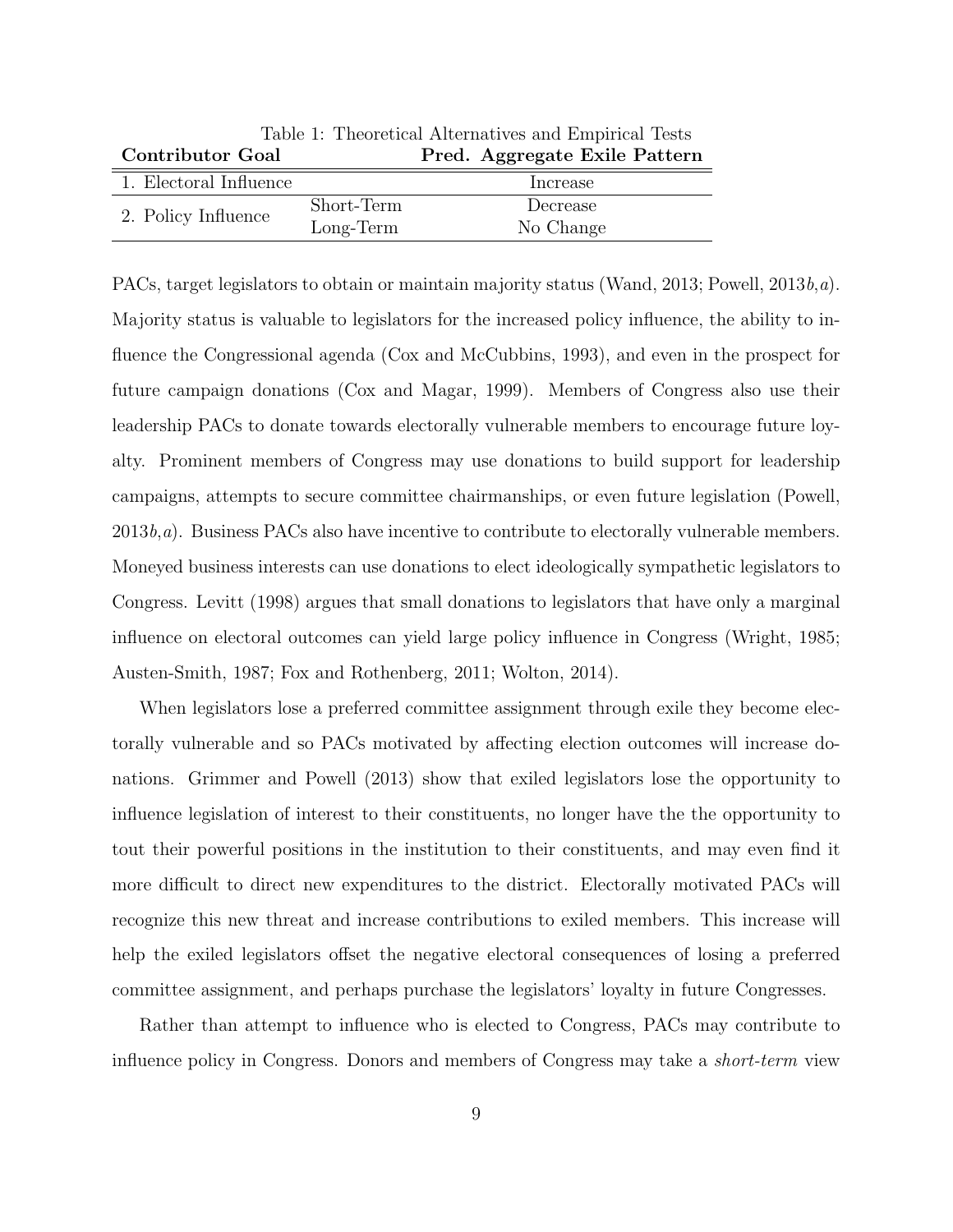of contributions. For example, there may be an implicit spot-market created to sell access, a quid pro quo exchange for influence (Grossman and Helpman, 1994, 1996). Under this explicit theory of exchange, PACs contribute to legislators to exert an immediate influence on policy, and legislators are only responsive to the current set of donations from contributions. But short-term theories of donation need not rely upon a market for an exchange of influence (McCarty and Rothenberg, 1996). Instead PACs may make contributions in anticipation that they may need access to a legislator during a legislative term, rather than when the necessity to purchase influence arises.

If PACs are interested in short-term policy influence, then exile will cause a decrease in contributions. When legislators lose their seats on committees they also experience a sharp decline in their influence over policy. PACs and corporations seeking to influence policy in the current Congress lose their reason to contribute. The result is that short-term accessseeking models predict that PACs will bail on legislators who lack influence, and instead direct contributions to other legislators who are able to influence the policy process.

Rather than use contributions to purchase immediate policy influence, PACs may use contributions to cultivate a long-term relationship with legislators to influence policy. PACs may use a series of contributions to ingratiate themselves with legislators and to persuade legislators to exert policy influence useful for PACs (Snyder, 1992; Romer and Snyder, 1994). Romer and Snyder (1994) summarize this view when they argue,

"if it is important for PACs to develop and maintain long-term relationships with representatives to achieve their goals, then there may be a tendency for PACs to continue contributing to representatives to whom they have contributed in the past, even those who move off the committees that the PACs consider to be most relevant" (Romer and Snyder, 1994, 748)

If a PAC contributes to cultivate a long-term relationship with legislators, then a legislator's exile from a committee will cause no change in a contribution strategy. As Romer and Snyder (1994) argue, long-term strategies to gain access require donations over several years.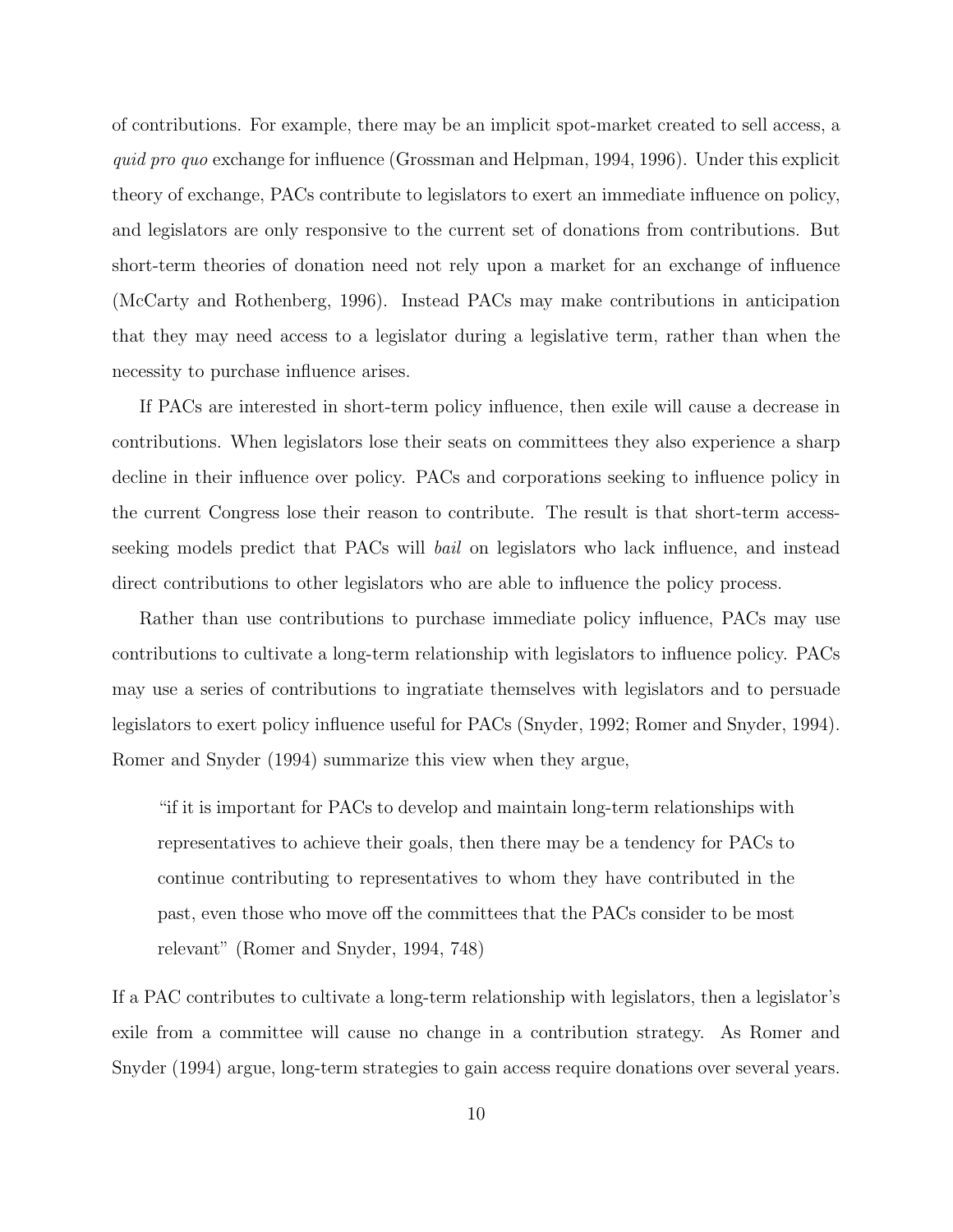Abandoning a legislator when they are removed from a committee would undermine the trust cultivated over the relationship—directly undermining the PACs strategy when investing in a legislator.<sup>6</sup>

## 3 Using Exile to Disentangle Contributors' Motivations

The strategic nature of campaign donors and the many potential reasons for donations makes identifying the effect of donations on a legislator's position on a committee difficult to determine. Both cross-sectional and dynamic comparisons conflate several explanations, making it difficult to measure how specific characteristics of a legislator affect campaign contributions. For example, standard research designs to measure PAC's electoral motivations for contributions conflate electorally vulnerability with a legislator's political ability. Both business PACs and party leaders want legislators who can effectively advocate their position in Congress. In cross sectional designs legislators who are electorally vulnerable are also likely to be less skilled politicians. Standard panel research designs may also conflate vulnerability with political acumen. The legislators who become differentially vulnerable are likely to have made poor political decisions, revealing their limiting political ability. Therefore, in standard research designs we may fail to detect electorally motivated contributions, but only because the legislators who are electorally motivated are lower quality.

Standard research designs to detect how policy influence affects PAC contributions suffer from similar faults. Contributions to legislators on prestige committees may be because those legislators are influential access providers, but it also could be because they are effective legislators who have the political acumen to influence the policy process. Legislators who have the ability to join the most prestigious committees also deliver a set of skills wholly separate from their position in the institution. Studies that look over time at how donations

 $6$ We may expect that exile decreases a PAC's expected return on a legislator. This is true in the immediate term, but exiled legislators received assurances that they would be the first to return to their committees. PACs with a long-term view, then, would recognize that, on average, exiled legislators experience only a short-term drop in their policy influence.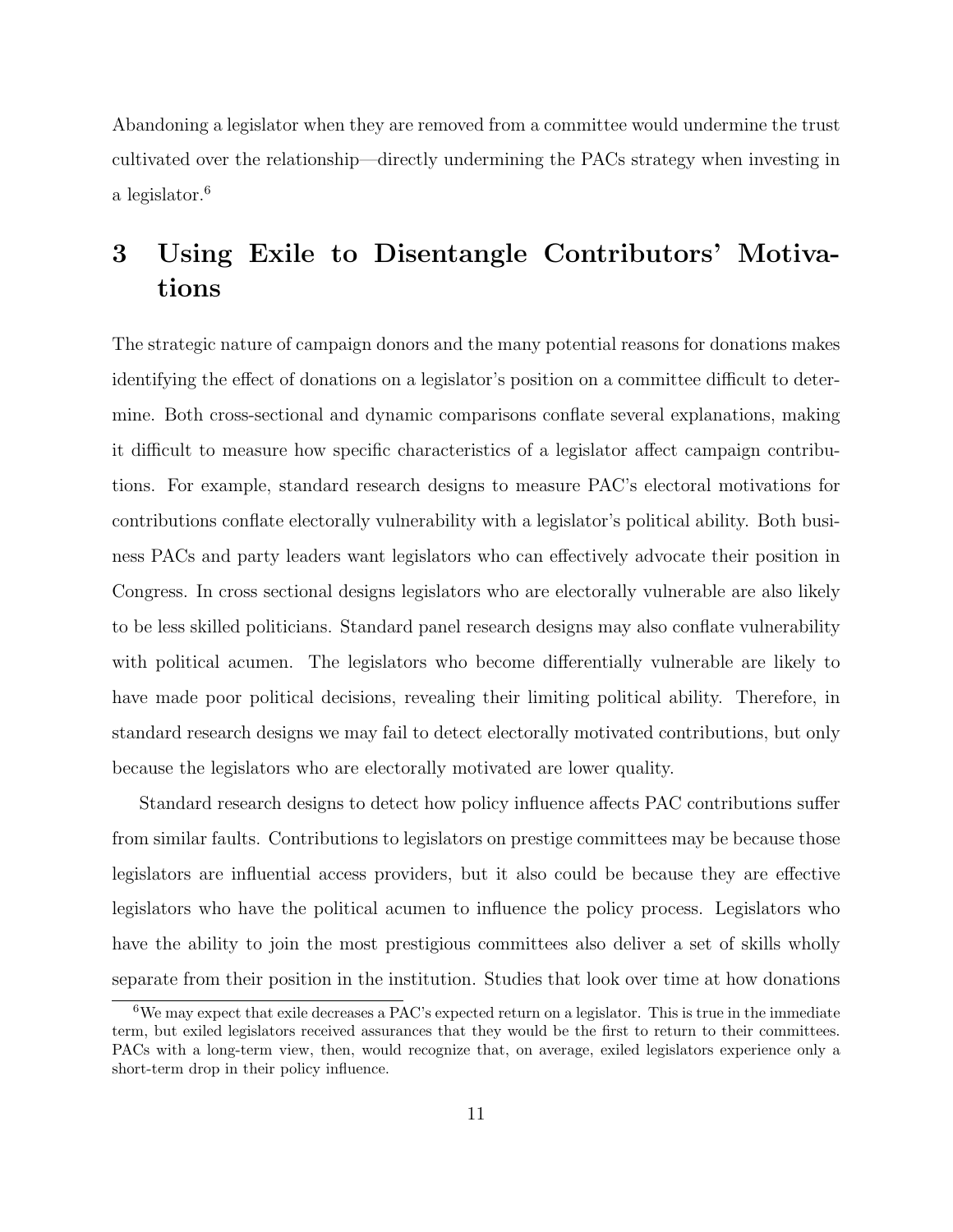change after a legislator joins a committee do not solve the problem—these studies also conflate increase institutional access to policy influence with a legislator's political skill. When legislators are appointed to high-profile committees they not only gain the ability to exert broad influence on legislation, they also signal to PACs that the legislator is an effective and respected member of Congress. Cross-sectional and dynamic estimates of how committee assignments affect contributions, then, may overstate the effect of access to policy on contributions.

Ideally, we would rely on an intervention that forcibly removed legislators from committees, ensuring that changes in committee assignment did not affect views of a legislator's ability. To perform this test we leverage *committee exile*—the involuntary removal of legislators from committee assignments after a wave election (Grimmer and Powell, 2013). Committee exile occurs after a wave election causes a party to lose its majority status, which is accompanied by a reduction in the number of seats it has on committees. Because the electoral losses are unevenly distributed across the committees, this creates a surplus of legislators returning to committee assignments. The result is that some legislators will be involuntarily removed from a committee, which we call exile.

We examine all instances of exile that occurred from 1980-2012: the period for which we have contribution data. The result is a collection of 152 cases of exile, occurring after the 1994, 2006, 2008, and 2010 Congressional elections. Table 2 provides the number of exiles in each year and across committees. This shows that the bulk of our exile cases—and the instances of exile from prominent committee assignments—occur when Republicans move into the majority. This occurs because Republicans have generally maintained the same pro-majority party ratios on committees as Democrats had, while shrinking committee sizes.

As Grimmer and Powell (2013) show, both Republicans and Democrats select the least senior members of each committee for exile. This rule was used to select legislators for removal in order to maintain party comity. Rosa DeLauro (D-CT), co-chair of the Policy and Steering committee during the wave of 2010 Democratic exiles, stated in an interview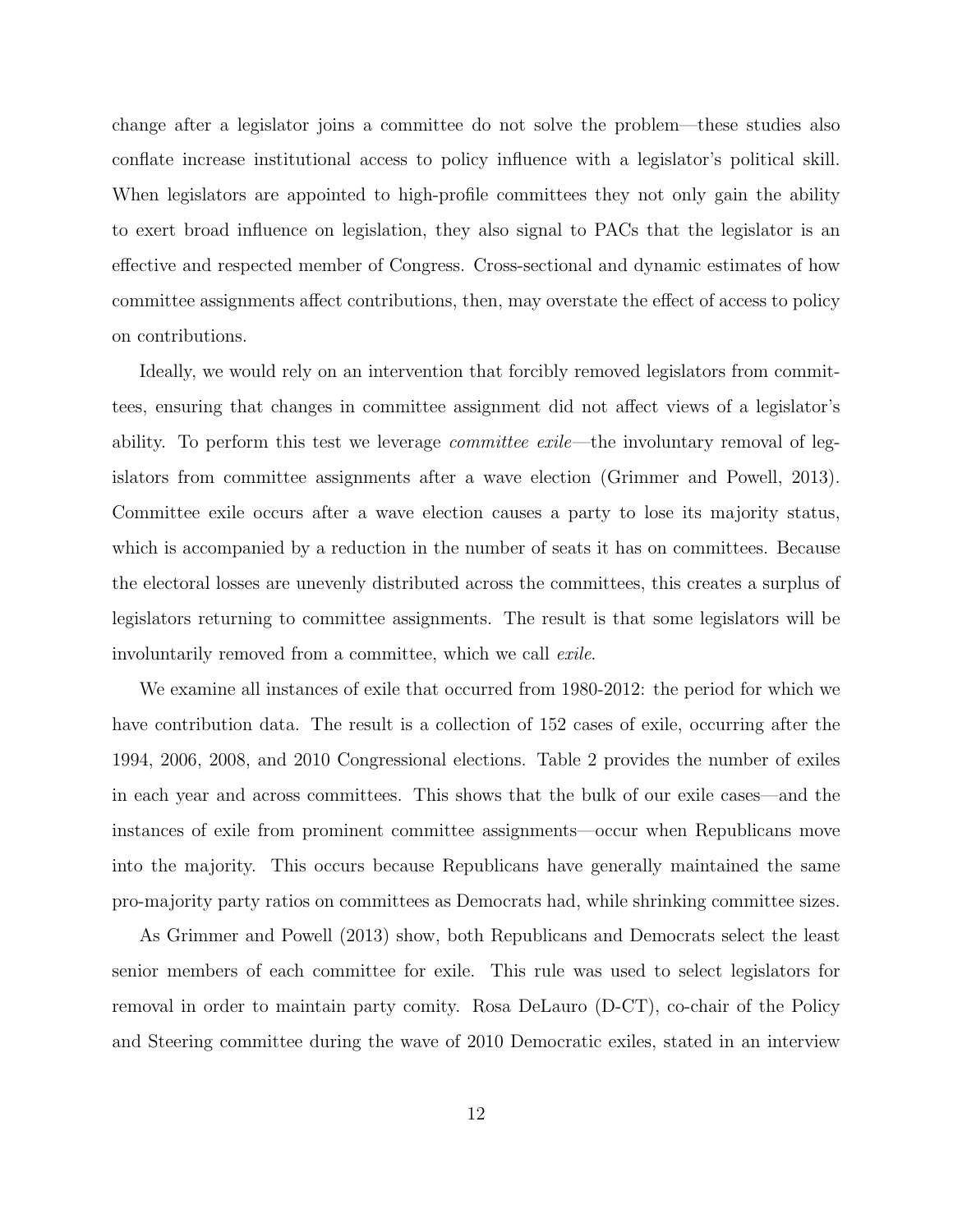| Committee            | 1994 | 2006          | 2008          | 2010           | <b>Total</b>   |
|----------------------|------|---------------|---------------|----------------|----------------|
| <b>Budget</b>        | 9    | 0             | $\mathbf{0}$  | 11             | 20             |
| Foreign Affairs      | 6    | 0             | $^{(1)}$      | 12             | 18             |
| House Administration | 8    | 4             |               | $\overline{2}$ | 14             |
| Intelligence         | 2    | 3             | $\mathcal{O}$ | 9              | 14             |
| Education and Labor  | 4    | O             | 0             | 8              | 12             |
| Appropriations       | 6    | $\mathcal{O}$ | 0             | 5              | 11             |
| Oversight            |      | 6             | 0             | 5              | 11             |
| Rules                | 3    | O             |               | 7              | 10             |
| Ways and Means       | 3    |               |               | 6              | 9              |
| Judiciary            |      | 3             |               | 5              | 8              |
| Natural Resources    |      |               | 0             | 8              | 8              |
| Energy and Commerce  |      |               | 0             |                |                |
| Banking              | 5    |               | 0             |                | 5              |
| Science              |      |               | 3             | $\mathcal{O}$  | 3              |
| Economic             | 2    | 0             | 0             | $\mathcal{O}$  | $\overline{2}$ |
| $\rm Total$          | 48   | 16            | 3             | 85             | 152            |

Table 2: Exiles Across Committees and Years

with us that she told exiles: "you went off according to seniority, you come back according to seniority." Our analysis confirms that this rule is followed—seniority is never broken on Ways and Means and Appropriations, and is rarely broken on other committees. Committee rank, then, provides a clear selection mechanism for determining who is removed from committees. Grimmer and Powell (2013) show that this clear selection mechanism results in the exiled legislators and those who remain on the committee, appearing similar on a wide array of characteristics, aside from their differences in relative rank.

Exile is also useful because it mitigates the potential confounding from more difficult-tomeasure legislator characteristics that plague standard designs attempting to measure PACs' contribution motivations. It is well known that legislators' interests, legislative capacity, and political skill affect their committee assignments. Exiled legislators had sufficient political acumen to originally obtain a seat on the committee, implying that they possess similar interests, capacity and political skill to those who remain on the committee. By comparing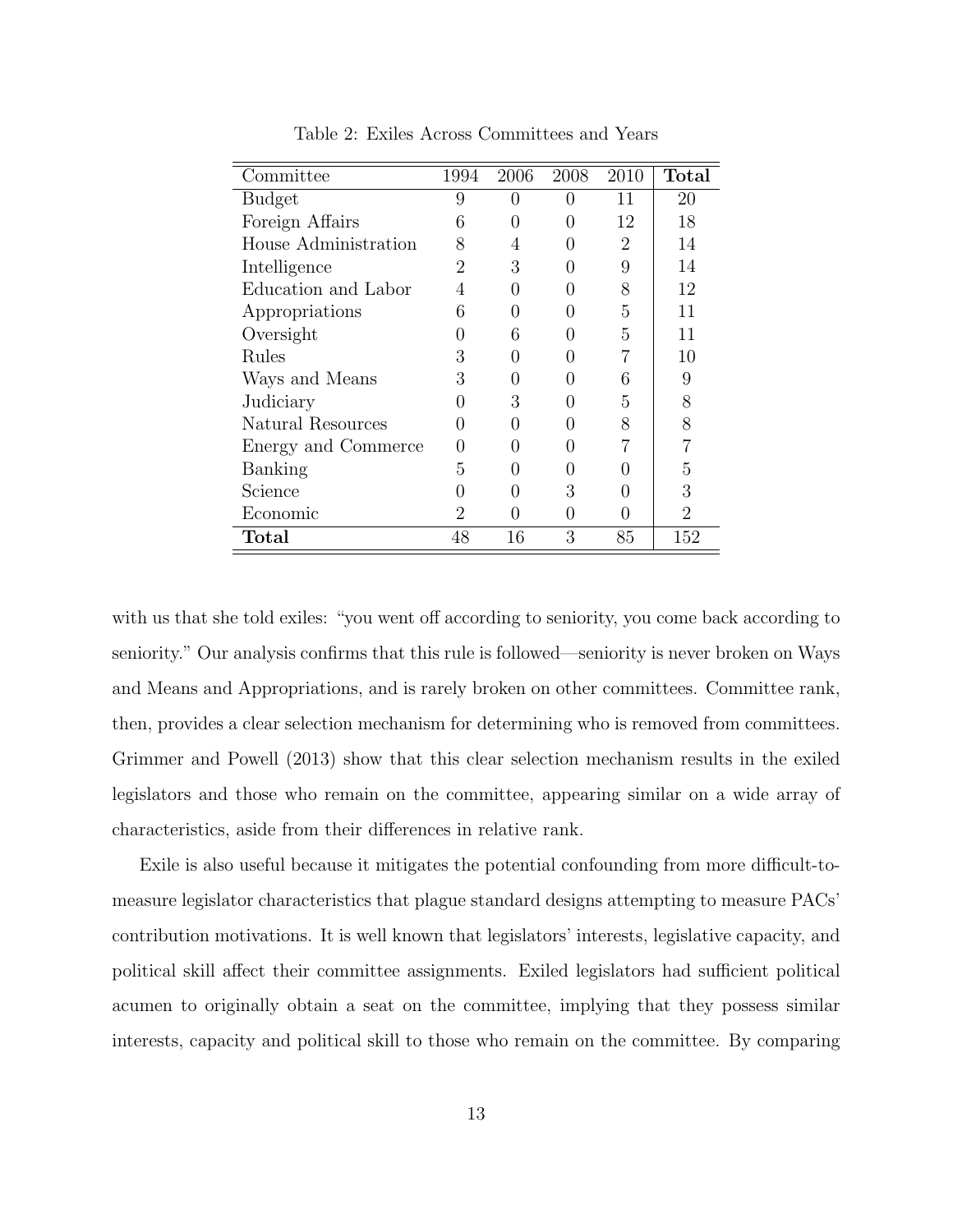legislators who are removed from the committee to those who remain, we limit the potential confounding from these underlying characteristics.

While exile ensures that selection occurs on observable characteristics, some differences do remain between the legislators who are exiled and those who remain on the committee. We address this in two ways. We restrict our sample, comparing donations to exiles to donations to co-partisans who remain on the committee. This ensures that our comparisons take advantage of the information about committee membership, but do not conflate exile with changes in majority party status. To further limit the differences that may remain between exiles and non-exiles, we estimate a parametric model that conditions on information we have available before and after exile. Specifically, for each legislator  $i$  and at time 1 (post-exile) we estimate,

$$
Y_{i1} = \beta_0 + \alpha Y_{i0} + \tau \text{Exile} + \beta' \mathbf{X} + \sum_{j=1}^{J} \gamma_j \text{Comm}_{ij} + \sum_{t=1}^{T} \eta_t \text{Year}_{it} + \epsilon_i \tag{3.1}
$$

where  $Y_{i0}$  is the value of the dependent variable—campaign receipts—before exile, and  $Y_{i1}$ is the dependent variable after exile.  $\boldsymbol{X}$  is a vector of co-variates that account for potential confounders—including legislators' relative rank on the committee, legislators' prior electoral support, and district characteristics. The variables  $\text{Comm}_{ij}$  and  $\text{Year}_{it}$  are committee and year specific fixed effects, ensuring our comparisons are within committee and within year variation. The coefficient on Exile,  $\tau$ , will be taken as our estimate of the average treatment effect on the treated—how removing a legislator from a committee affects subsequent donation behavior. To examine the committee-specific effect of exile, we interact Exile with committee type. And to examine sector-specific donation behavior, we restrict our model to donations from a particular group of PACs and corporate interests.

Our research design, then, leverages exile, restrictions in the comparison population, and a statistical model to limit potential confounding in our estimates of how access affects PAC contributions.<sup>7</sup>

<sup>&</sup>lt;sup>7</sup>In our analyses, we restrict our focus to non-retiring legislators. We do this because retiring legislators raise substantially less money. While technically post-treatment, Grimmer and Powell (2013) show that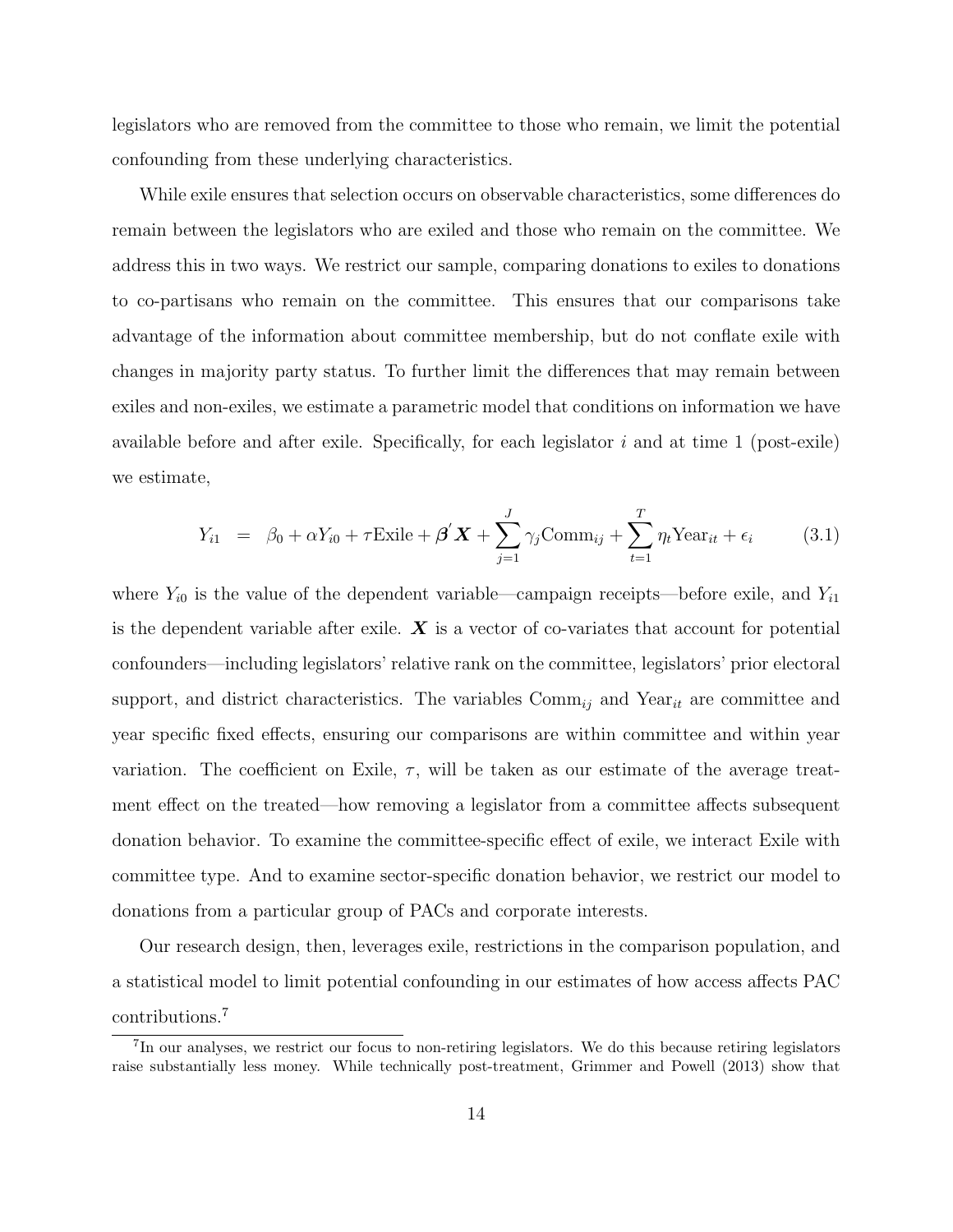### 4 When PACs Bail and When PACs Bailing Out

We use our robust research design to obtain credible estimates of how legislator influence affects PAC contributions. We first examine the overall effect of exile on PAC donations, which we display in the top line of Figure 1. This shows that exile causes an *increase* in overall PAC donations. Exiled legislators receive an additional \$100,400 in PAC contributions (95 percent confidence interval  $\lceil 57,596, $208,396 \rceil$ ).<sup>8</sup> This increase in overall PAC receipts is substantively meaningful—exile appears to cause a substantial increase in resources.<sup>9</sup>

Figure 1: Overall Effect of Exile and Co-Partisan Donations



This Figure shows the overall effect of exile on PAC donations, and the effect for co-partisan PACs. Overall, after exile, legislators receive more money. A large share of the increase in funds is from co-partisan PACs.

The overall increase in PAC donations is due, in part, to PACs that attempt to influence the outcome of Congressional elections (Wand, 2013). Leadership PACs and each party's

exile has little effect on exiles' retirement rate. Further, Karol (2013) shows that legislators are retiring increasingly early—making it unlikely that early poor campaign returns are inducing legislators to retire earlier in the electoral cycle.

<sup>8</sup>This finding is similar in size to the effect of exile on overall PAC contributions found in Grimmer and Powell (2013), who do not include data from the exiles after the 2010 Congressional election.

 ${}^{9}$ Grimmer and Powell (2013) argue that this is because exiled legislators engage in compensatory behavior, more actively soliciting campaign receipts.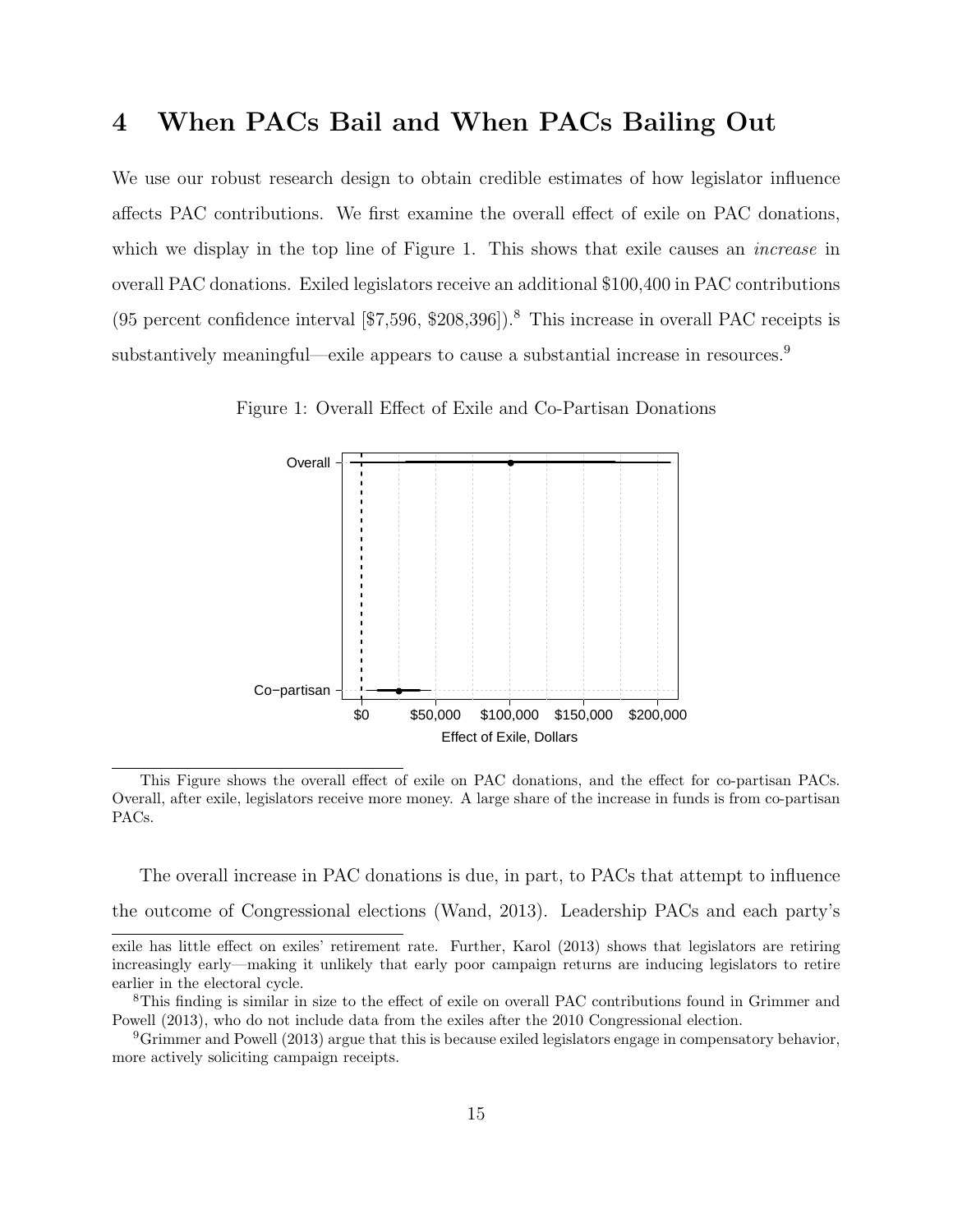campaign PAC exist to bolster support for co-partisan incumbents in the subsequent election, with the broader goal of obtaining a majority in Congress (Powell,  $2013b$ ). This increase in support is particularly useful to exiles, who recently lost a source of policy influence and opportunity to deliver policy or particularistic goods to their district.

The bottom line of Figure 1 shows that the co-partisan PACs respond to exile with a substantial increase in donations.<sup>10</sup> Exile causes co-partisan leadership PACs and Congressional campaign committees to donate an additional \$25,060 to the removed legislators—an increase that is both substantively and statistically significant (95 percent confidence interval [\$3,340, \$46,780]). This is a large increase: before exile, co-partisan legislators donate about \$62,000 to incumbents, on average.

The increase in PAC donations occurs as PACs that seek electoral influence insulate newly vulnerable incumbents who have lost policy influence. This would suggest a model of PAC contributions as electoral influencing—piecing together electoral coalitions to bolster support in the institution (Wand, 2013). And this is certainly the case for some PACs—such as partisan and leadership PACs. But the overall effect masks considerable heterogeneity in how exile from particular committees affects legislators' contributions.

When legislators are exiled from broadly influential committees, the largest decrease in contributions comes from PACs that represent companies regulated by the committee. This is strong evidence that PAC contributors are seeking short-term policy influence from legislators, rather than cultivating a long-term relationship over a career. Consider the top estimate in the left-hand plot in Figure 2. This shows that removal from the Ways and Means committee causes a substantial drop in donations from Finance PACs—PACs representing corporations that are closely regulated by the committee. To estimate this effect we use contributions from Financial PACs (as classified by the Center for Responsive Politics) as our dependent variable in Equation 3.1, estimating a Ways and Means specific effect and an

<sup>&</sup>lt;sup>10</sup>To create this category we rely on the Center for Responsive Politics coding scheme. Specifically, we group together the CRP codes Z4200, J2300, J2100, Z5200, and Z1200 for Democrats; Z4100, J2200, J2400, Z5100, and Z1100 for Republicans.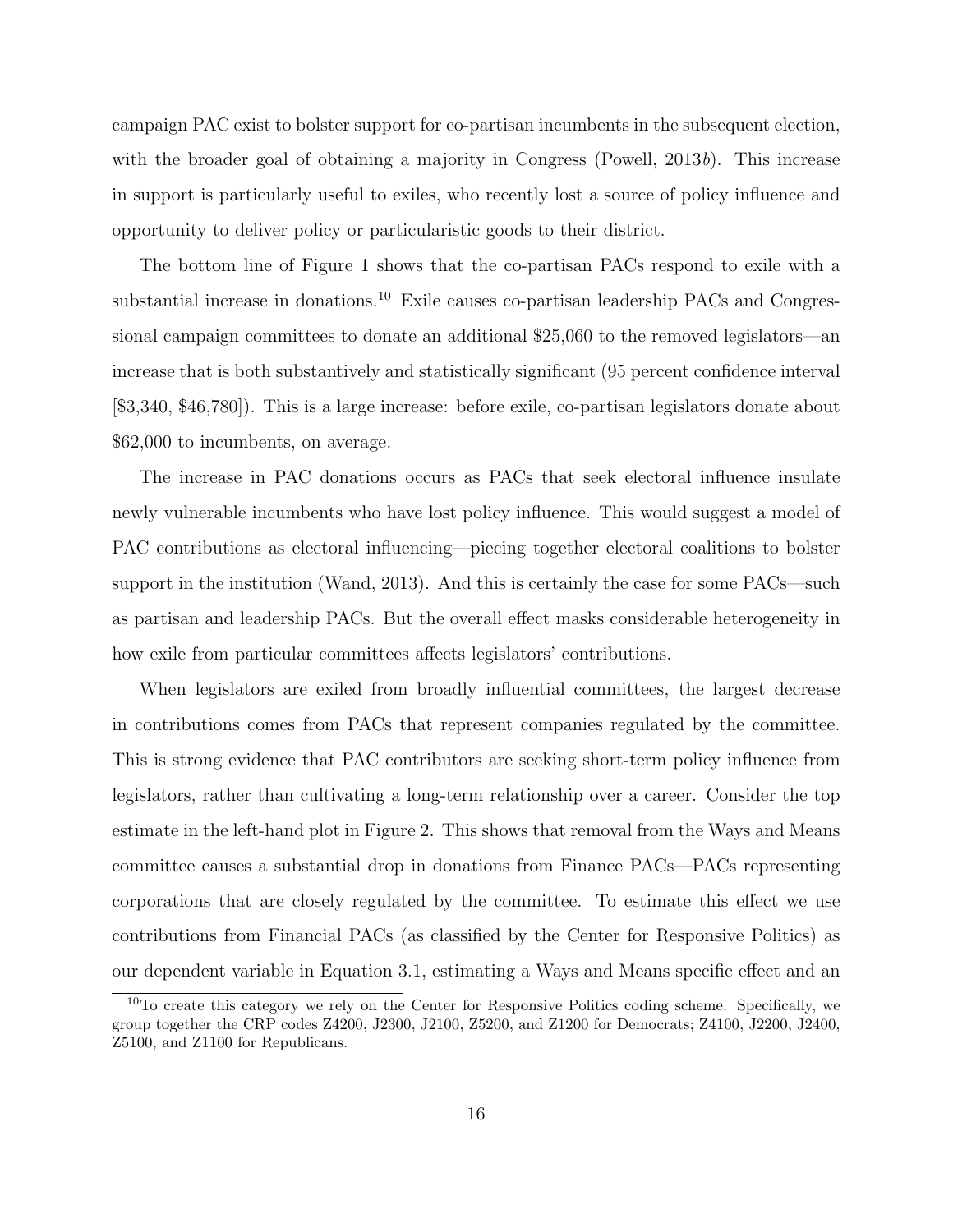effect for the remaining committees.



Figure 2: Short-Term Influence: Regulated Interests Reduce Contributions to Exiles from Ways and Means and Energy and Commerce

This figure shows that PACs that are regulated by broadly influential committees sharply decrease their contributions to exiles. The left-hand plot shows that Finance PACs sharply decrease their contributions to exiles from Ways and Means, while Energy PACs drop contributions to Energy and Commerce. The bottom line in each Figure shows that this is a committee specific effect—exiles from other committees do not experience a similar drop.

The top-line of Figure 2 shows that exile from Ways and Means causes a \$165,254 decrease in contributions from Financial PACs—a massive decrease that is both substantively and statistically significant (95 percent confidence interval [-\$256,020, -\$74,488]). The bottom line of Figure 2 shows that this decrease from Financial PACs is specific to the Ways and Means committee. Exiles from other committees experience a \$12,020 increase in contributions, though we are unable to reject a null of no difference (95 percent confidence interval, [- \$15,200, \$39,244]). The right-hand plot in Figure 2 shows that a similar pattern occurs with exiles from the Energy and Commerce committee: the PACs most closely regulated by the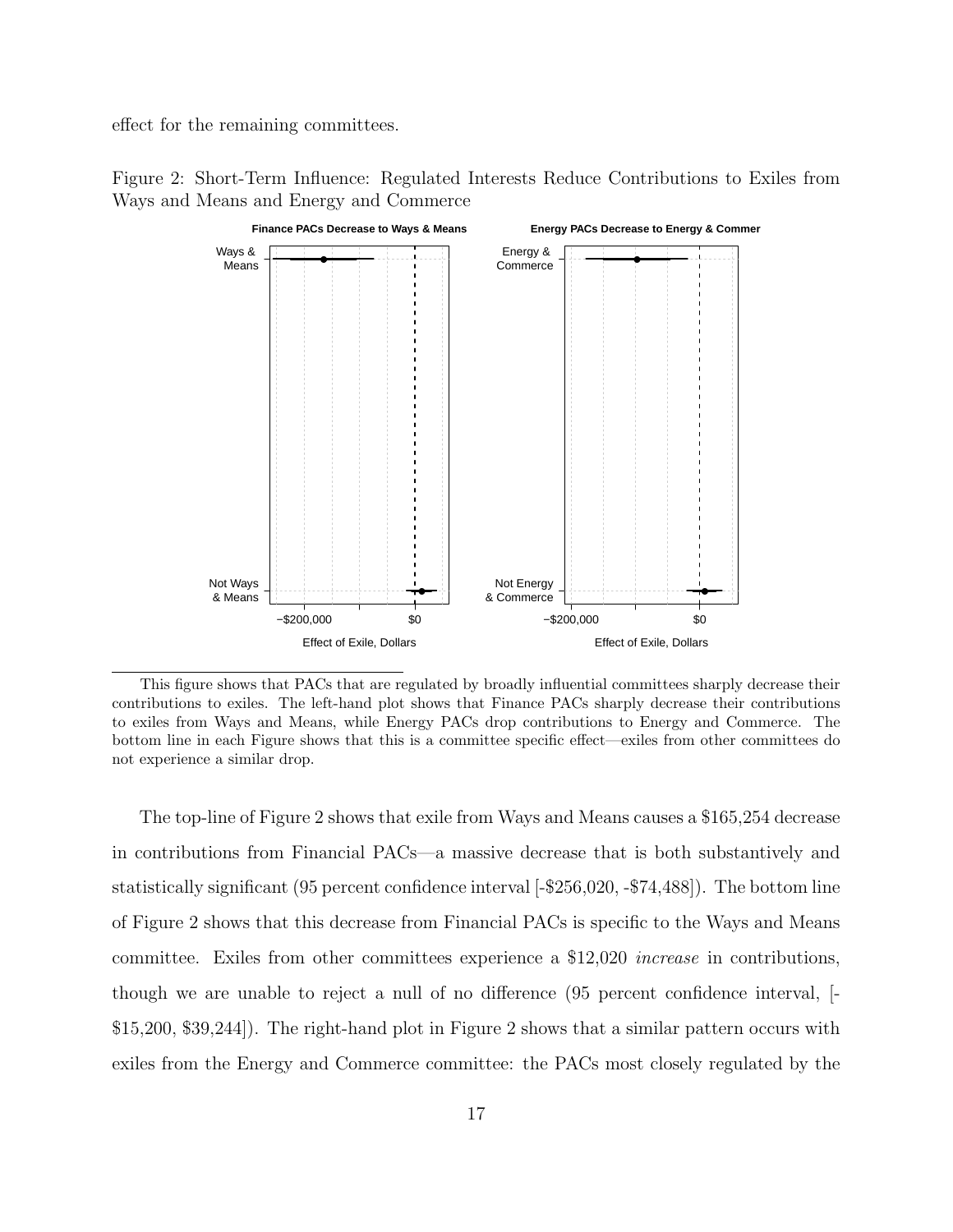committee substantially decrease contributions to exiled legislators. The top estimate shows that exile from Energy and Commerce causes Energy PACs to decrease their contributions \$97,946 (95 percent confidence interval [-\$177,055, -\$18,836]). And as is the case with Ways and Means, this sharp decline is not found among exiles from other committees. Exile from other committees causes a small \$7,337 increase in donations, but again we fail to reject a null hypothesis of no difference.

The examples in Figure 2 are indicative of the broader pattern in donation behavior: PACs representing companies that committees closely regulate abandon exiled legislators, sharply decreasing their contributions. To demonstrate this, we make use of the Center for Responsive Politics's classification of PACs. The CRP aggregates PACs into 410 industry codes and then identifies industries that are closely regulated by committees. We use this classification, while also including Financial PACs regulated by the Ways and Means committee, and Energy PACs regulated by the Energy and Commerce committee.<sup>11</sup> We then examine the response at the industry-code level to exile, and estimate the effects of exile for PACs closely regulated by committees (which we call access-seeking), and for PACs that are not closely regulated.

The top estimate in Figure 3 shows that closely regulated industries bail on exiles, sharply decreasing their contributions. At this low level of aggregation, we see that on average, regulated industries decrease their contributions \$816, (95 percent confidence interval [- \$1,477, -\$154]). It is worth noting that the estimates appear smaller here only because we are estimating an effect at the *industry-code level*. When the response is aggregated together, the industry-specific bailing has a large substantive effect on legislators' campaign receipts. For example, the Banking committee has 32 industries that are considered sensitive—suggesting that exile from the Banking committee causes a \$26,112 decrease in donations from PACs regulated by the committee.

Regulated industries bolster support for legislators exiled from other committees, though

<sup>&</sup>lt;sup>11</sup>We include the additional industries in the CRP coding to more accurately reflect the set of industries affected by regulations from a committee.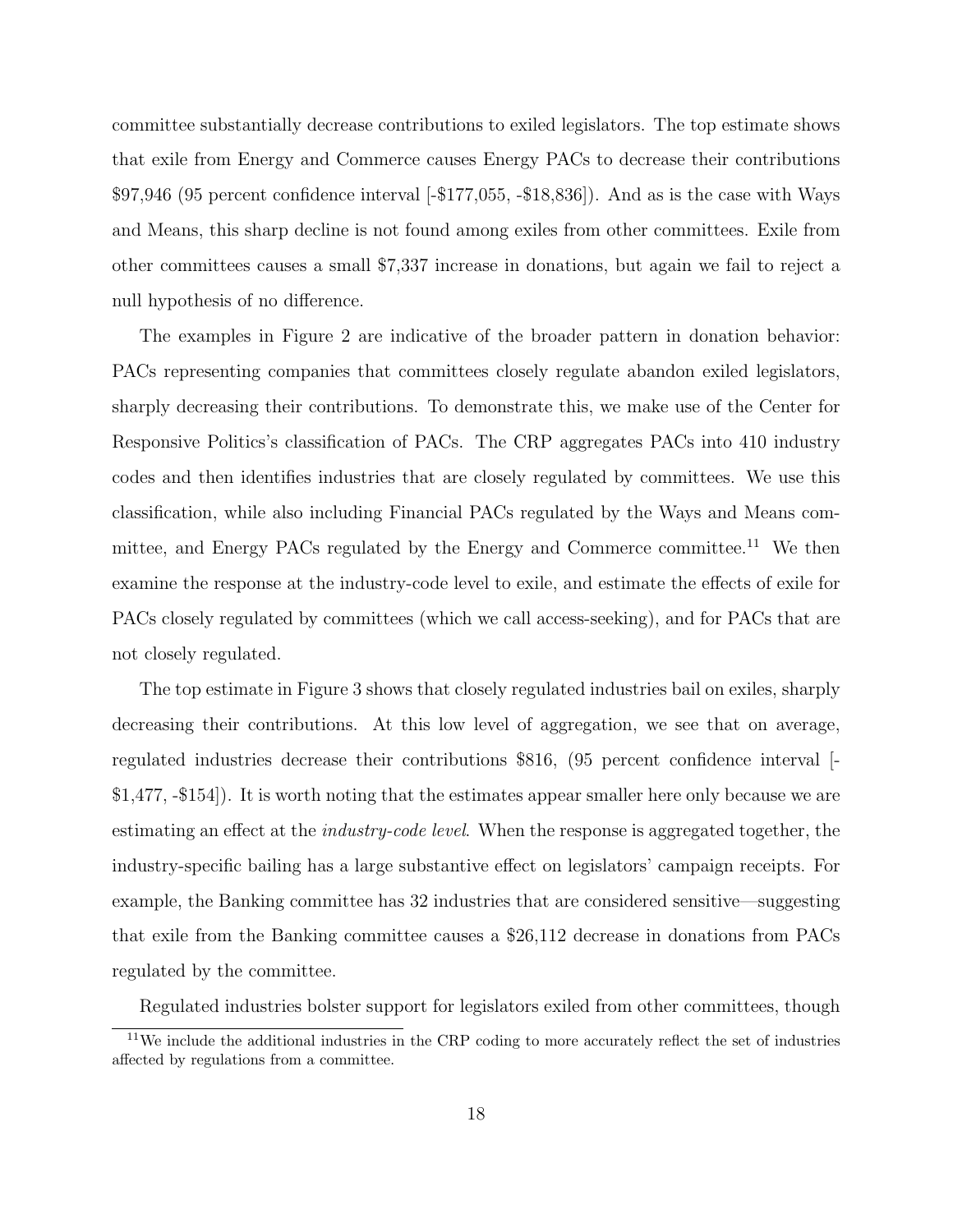Figure 3: Short-Term Influence: Regulated Interests Reduce Contributions to Exiles



This figure shows that the pattern observed in Figure 2 is more general. The top estimate shows that after being removed from the committee, exiles receive substantially less money from PACs the committee regulated. The bottom estimate shows that this decrease is specific to the PACs—the same group of PACs do not decrease their contributions to legislators exiled from other committees.

by a much smaller amount. The bottom line in Figure 3 again shows that exile from other committees causes a \$350 increase in donations from industries not regulated by the exiles' prior committee. This increase is statistically significant, but substantively of smaller magnitude than the decrease in contributions from the sensitive committees.

Together, this is evidence that PACs contribute to obtain short-term policy influence from committee members. After exile, this direct influence over the industry is removed and the PACs no longer seek access through campaign donations. This short-term access-seeking for influential legislators is even more apparent when we examine where the regulated PACs direct their money after legislators are exiled. To examine where industry PACs donate money after a new majority arrives in Congress, we depart from our research design built around exile, and instead examine the change in industry-specific donations to committees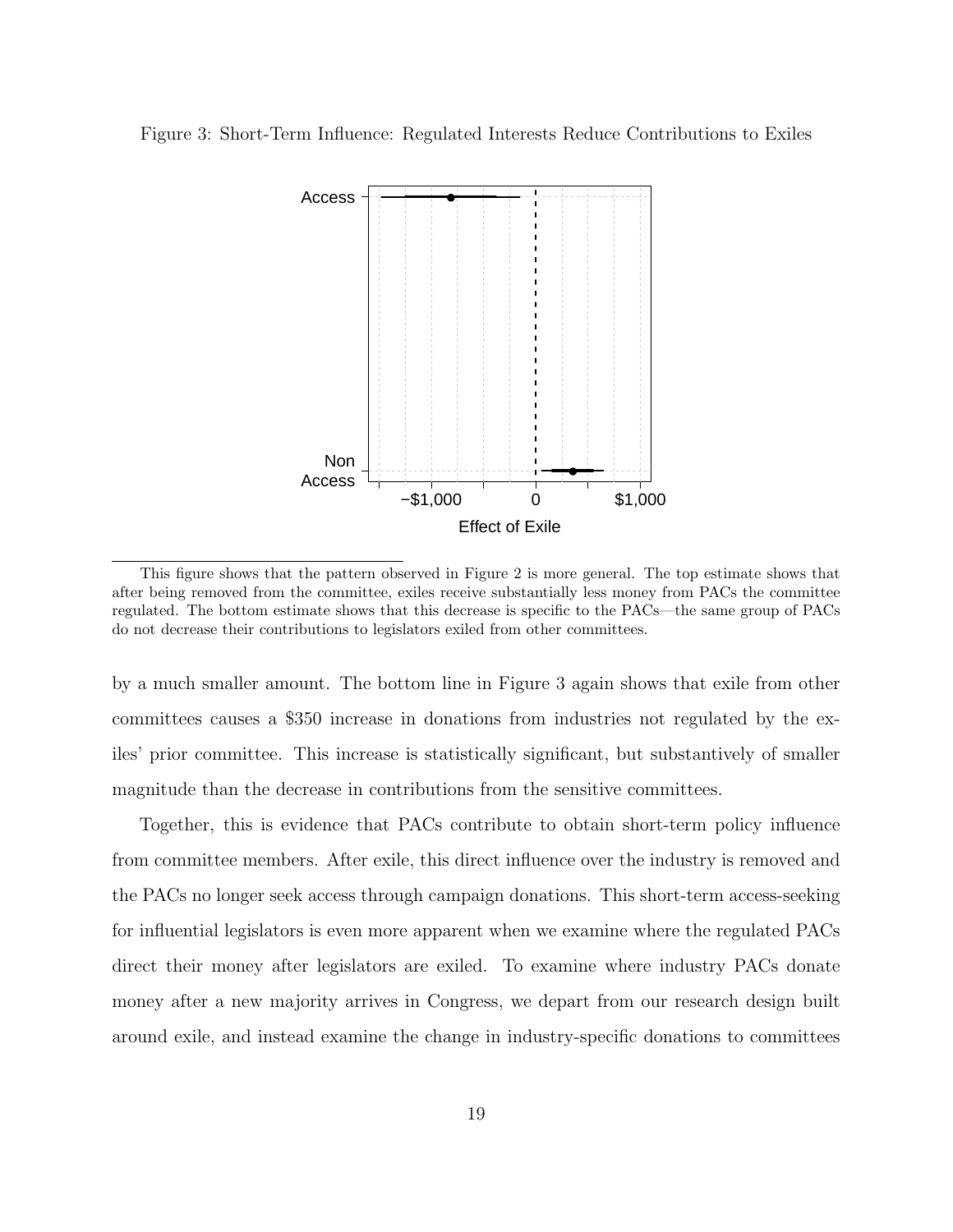that regulate the industry and committees with no direct regulatory power. We examine this change for three groups of legislators: (1) members of the new majority who are new arrivals to the committee, (2) members of the new majority who remain on the committee, and (3) members of the new minority who remain on the committee.





This figure shows that PACs that are regulated by committees have the largest increase in donations to members of committees with the largest increase in influence—members of the new majority who are new to the committee.

Figure 4 shows the industry-level change in donations—demonstrating that PACs increase donations to legislators who experience the greatest change in their ability to immediately influence policy. We estimate the change for each of the three groups on both types of committees with a relatively simple model with few controls.<sup>12</sup>

<sup>&</sup>lt;sup>12</sup>We estimate the change with a multi-level model with individual legislator random effects, though without the controls in Equation 3.1. The findings presented here are robust to a variety of alternative specifications. We use the simple model because some of the controls, such as relative rank, are undefined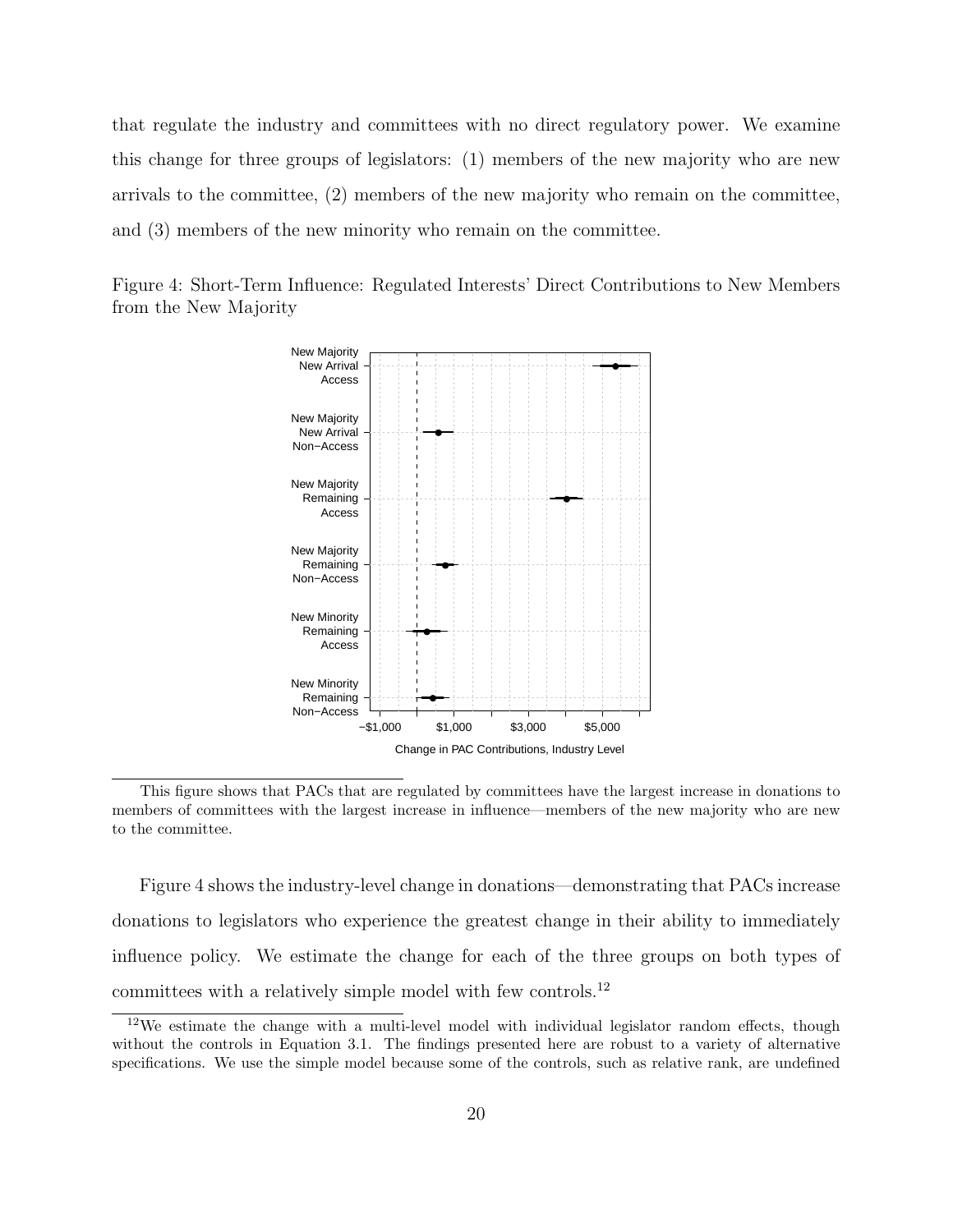The bottom two lines in Figure 4 show that remaining committee members who are now in the minority experience essentially no change in donations—either from industries closely regulated by the committee (second from the bottom line) or from industries that are not closely regulated by the committee (bottom line). Unlike exiles, minority legislators remain on the committee do not suffer a contribution penalty for being in the minority. This is consistent with short-term influence seeking. Minority members who remain on the committee can still provide access for industry to raise their concerns, and can still offer influence over legislation.

While there is no change in contributions for the remaining members of the new minority, there are large increases in contributions to members of the new majority who were previously on the committee. An increase in these legislators' influence over legislation is met with an increase in contributions. The middle two lines show that previous members of the committee who are now in the majority see a boost in donations. The fourth line from the top shows that legislators in the majority experience a \$754 increase in per-industry donations that are from industries not closely regulated by the committee (95 percent confidence interval, [\$412, \$1,096]). But the increase from industries that the committee closely regulates are even more substantial—these industries increase their contributions a striking \$4,030 (95 percent confidence interval [\$3,593, \$4,466]). Newly arrived members of the committees also members of the new majority—experience a similar increase in donations from industries not regulated by the committee. New members of a committee receive an additional \$568 per-industry not closely regulated by the committee (95 percent confidence interval [\$165, \$971]).

The short-term influence-seeking is most apparent in the boost in contributions to the new committee members. Newly arrived members of the committees receive an additional \$5,350 per member from regulated industries (95 percent confidence interval [\$4,744, \$5,955]). Regulated interests recognize the potential access and influence of the new committee members

for some of our cases.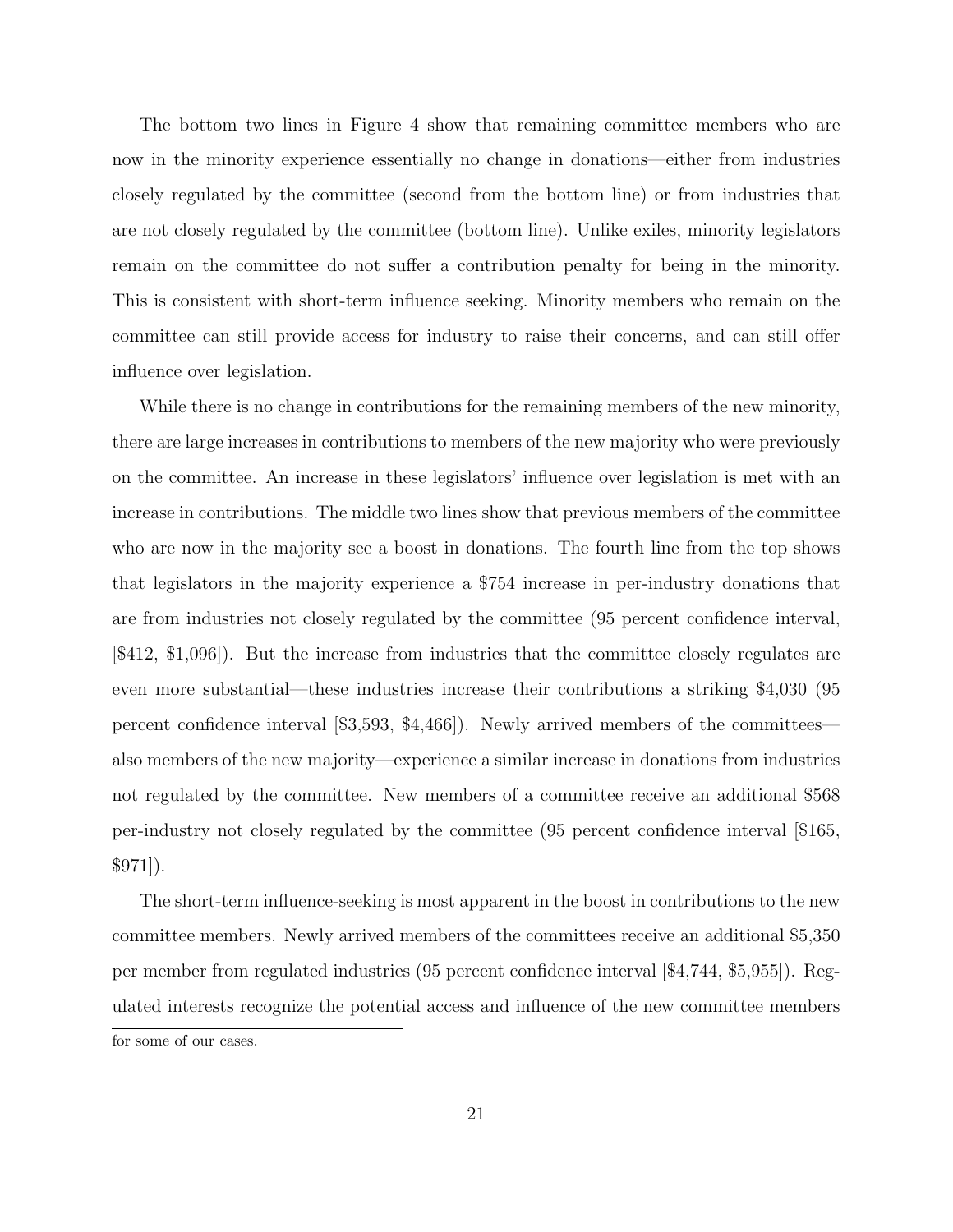and contribute to immediately seek this short-term influence.

## 5 Conclusion

Together, our evidence makes the case that regulated industries use contributions to cultivate a short-term relationship with committee members and to seek short-term influence over policy. Legislators who are exiled experience a sharp drop in contributions from PACs regulated by their committee. PACs regulated by a committee direct their money towards legislators who can continue to provide influence over policy—maintaining the same contribution levels to minority party members who remain on the committee. And regulated PACs increase contributions to members of the majority on the committee and provide an even larger increase to new members of the committee from the majority party. Corporate interests bail on the exiled legislators. Partisan PACs, in contrast, have an electoral motivation for contribution, bailing out legislators who lose their influential committee assignments.

One function of partisan PACs, then, is to soften the effects of minority party status. Leadership PACs contribute to newly vulnerable members, in part helping to compensate for the loss of policy influence that accompanies losing a committee seat. It also allows the party leaders to demonstrate they are not singling exiles out for punishment after being removed from a committee.

Our findings about business PAC contributions are consistent with a spot-market for short-term policy influence. Regulated PACs use contributions to buy short-term access to influential legislators and then abandon those legislators when they lose direct influence over the PACs' industry. Instead, regulated PACs direct their contributions towards legislators who maintain influence over policy. While not explicit, contributions to obtain short-term influence create an appearance of corruption. It appears that PACs and corporate interests use donations to solicit favors and to change policy. In turn, members of Congress appear to require donations to be attentive to problems.

Regulated PACs do not, however, appear concerned with cultivating long-term relation-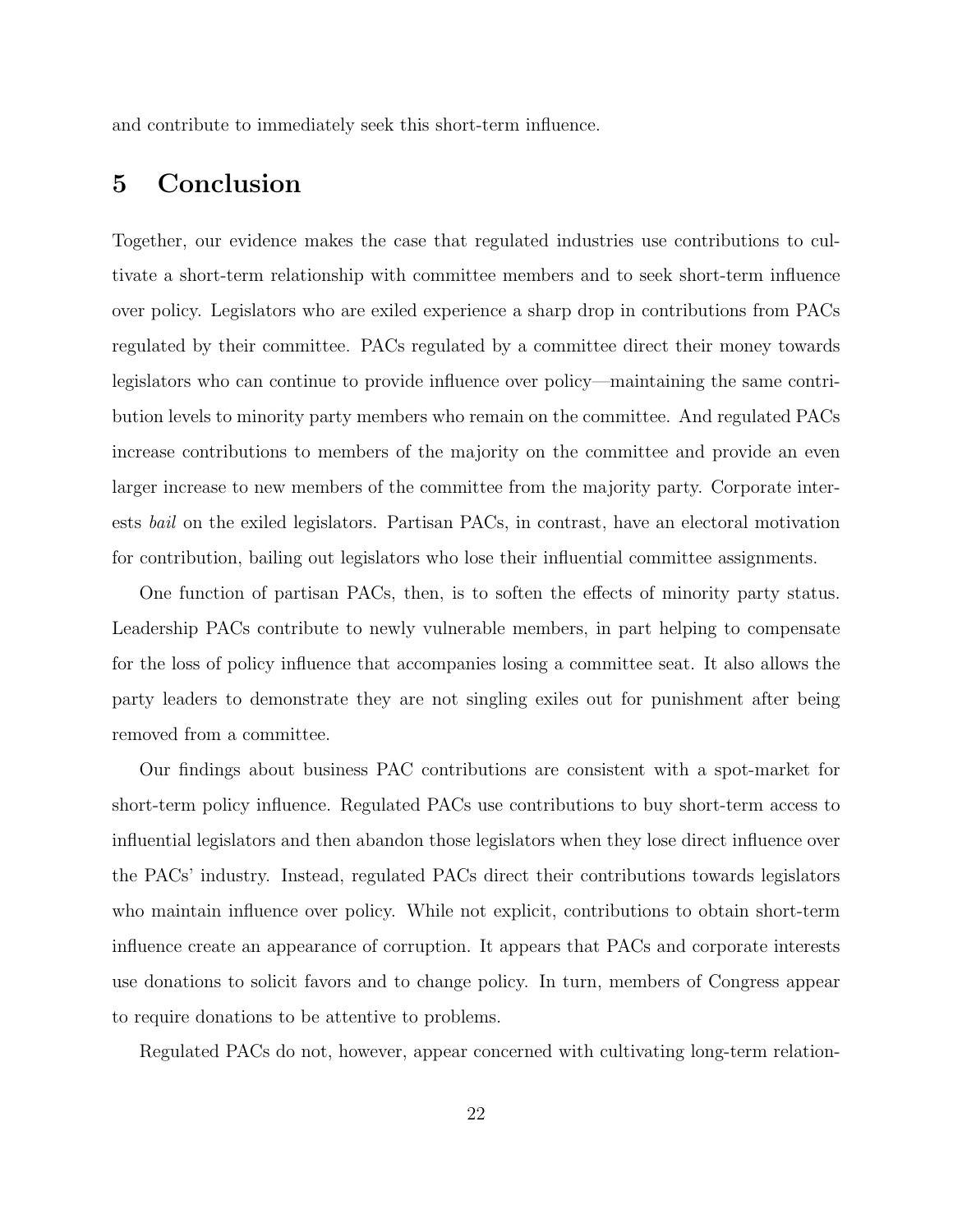ships with legislators. This may occur for several reasons. Consistent with the spot-market for influence in Congress, legislators may be unable to credible commit to not accepting industry contributions once they return to power (McCarty and Rothenberg, 1996). Without the ability to credibly commit to future sanctions, PACs may feel comfortable bailing on legislators who are no longer on the committee. This is particularly remarkable, because PACs planning for the long-term know that exiles are first in line to return to the committee. In spite of this high likelihood of return, PACs direct their money to the new members. Short-term influence appears to be the concerted goal.

Even if not explicit, the appearance of corruption undermines the public's trust in Congress. This is exacerbated by the distortions in the policy process that contributions for short-term influence create. When legislators receive contributions in exchange for shortterm influence, they prioritize the problems of corporations and PACs with sufficient funds to make a contribution. The policy problems of less well-financed interests are therefore disadvantaged. Perhaps, then, it is not surprising that the public has such scorn for Congress.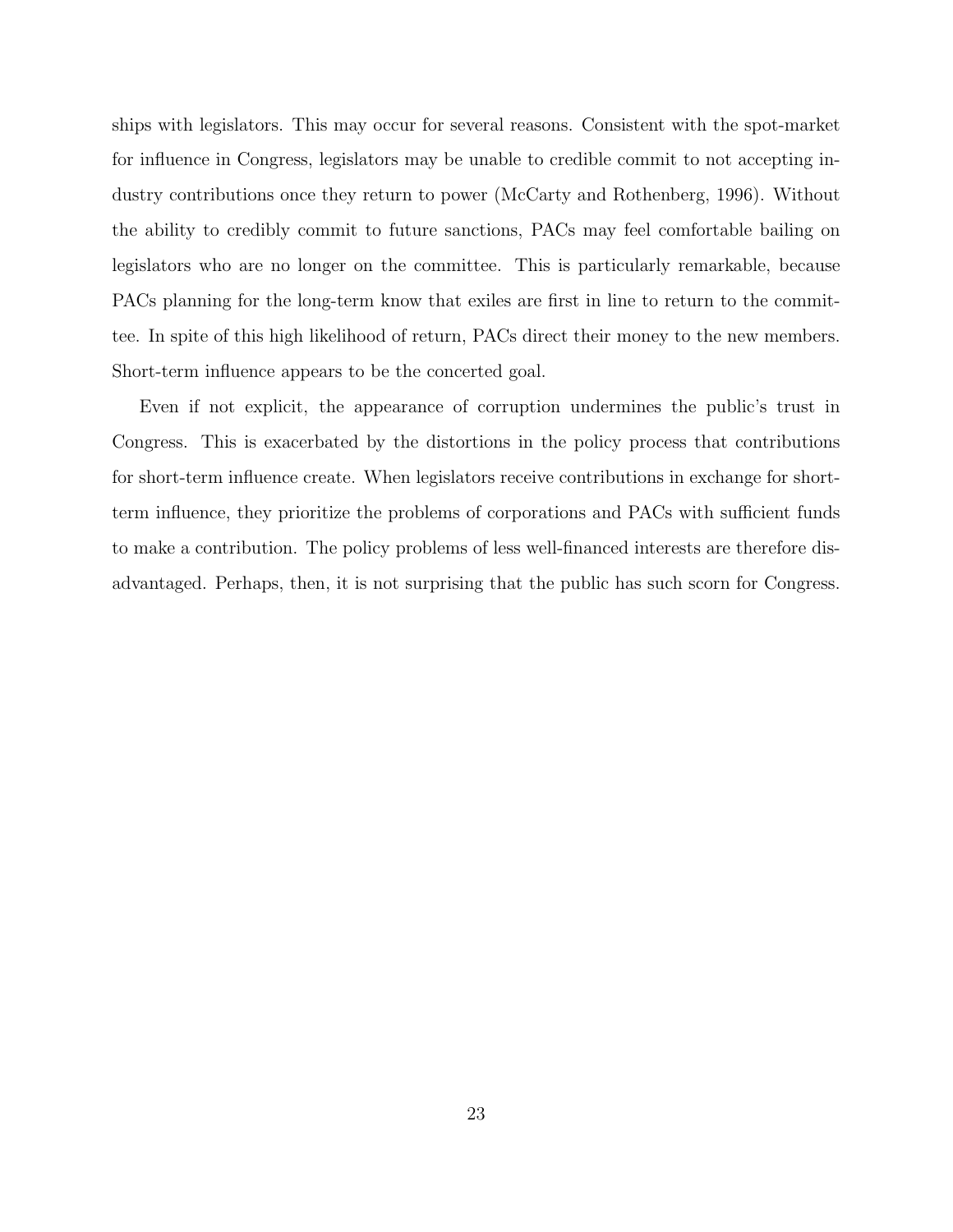## References

- Ansolabehere, Stephen, John de Figueriedo and James M. Snyder, Jr. 2003. "Why is There so Little Money in U.S. Politics?" Journal of Economic Perspectives 17(1):105–130.
- Austen-Smith, David. 1987. "Interest groups, campaign contributions, and probabilistic voting." Public Choice 54(2):123–139.
- Bertrand, Marianne, Maltilde Bombardini and Francesco Trebbi. 2011. "Is it Whom You Know or What You Know? An Empirical Assessment of the Lobbying Process.". National Bureau of Economic Research Working Paper 16765.
- Blanes i Vidal, Jordi, Mirko Draca and Christian Fons-Rosen. 2012. "Revolving Door Lobbyists." American Economic Review 102(7):3731–3748.
- Calcagno, P. and J. Jackson. 2008. "PAC spending and roll call voting in the US House: An empirical extension." Economics Bulletin 4(25):1-11.
- Calcagno, Peter T. and John D. Jackson. 1998. "Political Action Committee Spending and Senate roll call voting." Public Choice 97:569–585. 10.1023/A:1004957122069.
- Chappell, Henry W., Jr. 1982. "Campaign Contributions and Congressional Voting: A Simultaneous Probit-Tobit Model." The Review of Economics and Statistics 64(1):pp. 77– 83.
- Conley, Dalton and Brian J. McCabe. 2012. "Bribery or just desserts? Evidence on the influence of Congressional reproductive policy voting patterns on PAC contributions from exogenous variation in the sex mix of legislator offspring." Social Science Research 41(1):120 – 129.
- Cox, Gary and Mathew McCubbins. 1993. Legislative Leviathan. University of California Press.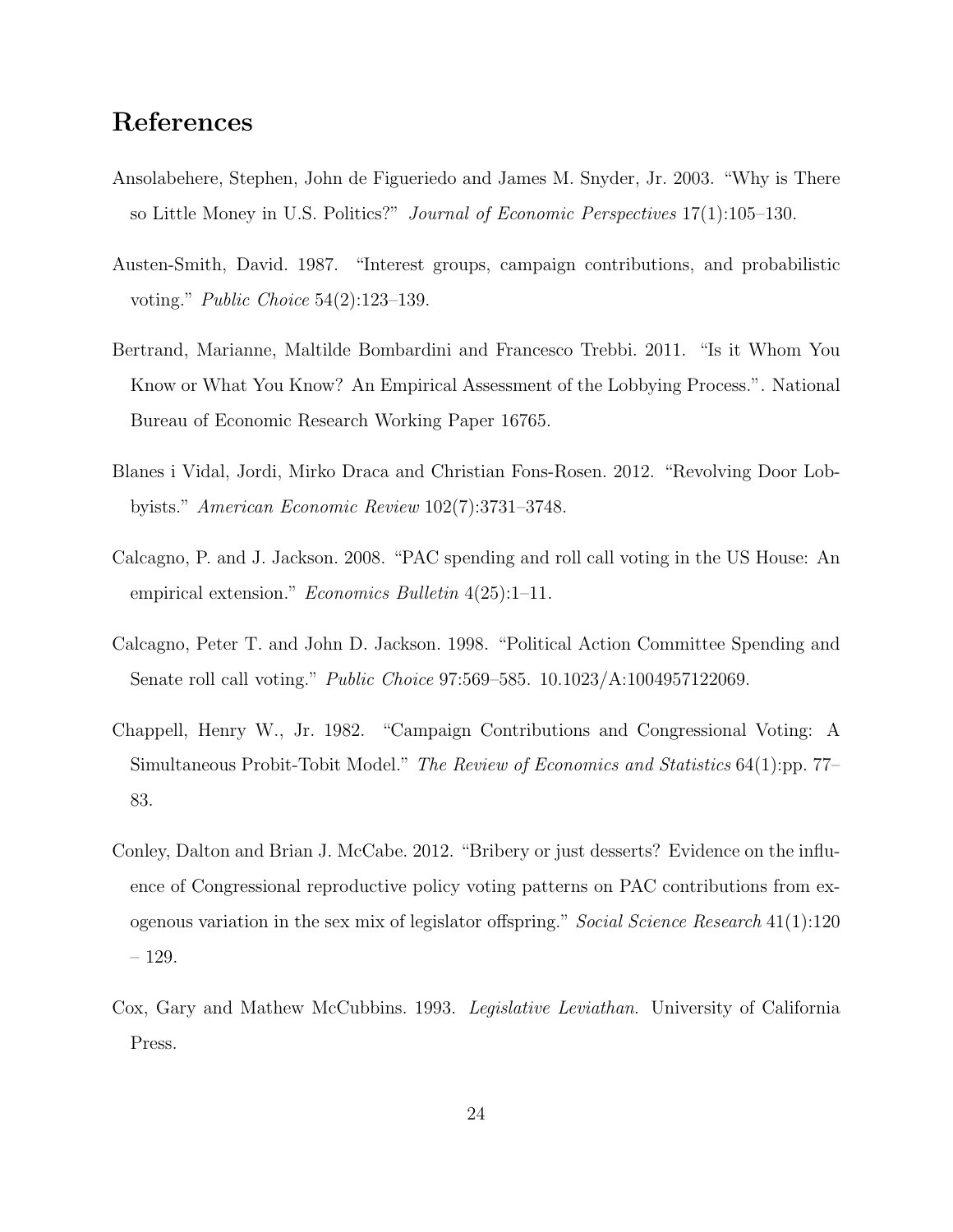- Cox, Gary W. and Eric Magar. 1999. "How Much is Majority Status in the U.S. Congress Worth?" American Political Science Review 93(2):299–309.
- Engel, Steven T. and David J. Jackson. 1998. "Wielding the Stick Instead of the Carrot: Labor PAC Punishment of Pro-NAFTA Democrats." Political Research Quarterly 51(3):813–828.
- Federal Bureau of Investigation. 2010. "Public Corruption: Why It's Our #1 Criminal Priority." http://www.fbi.gov/news/stories/2010/march/corruption\_032610. Accessed on 4/4/2013.
- Fleisher, Richard. 1993. "PAC Contributions and Congressional Voting on National Defense." Legislative Studies Quarterly 18(3):pp. 391–409.
- Fouirnaies, Alexander and Andrew B. Hall. 2013. "The Size and Sources of the Incumbency Advantage: Evidence From American Legislatures." Unpublished Manuscript.
- Fox, Justin and Lawrence Rothenberg. 2011. "Influence without Bribes: A Noncontracting Model of Campaign Giving and Policymaking." Political Analysis 19:325–341.
- Gopoian, J. David. 1984. "What Makes PACs Tick? An Analysis of the Allocation Patterns of Economic Interest Groups." American Journal of Political Science 28:259–281.
- Grenzke, Janet M. 1989. "PACs and the Congressional Supermarket: The Currency is Complex." American Journal of Political Science 33(1):1–24.
- Grimmer, Justin and Eleanor Neff Powell. 2013. "Congressmen in Exile: The Politics and Consequences of Involuntary Committee Removal." Journal of Politics . Forthcoming.
- Groseclose, Tim. 1996. "An Examination of The Market For Favors and Votes in Congress." Economic Inquiry 34(2):320–340.
- Grossman, Gene M. and Elhanan Helpman. 1994. "Protection for Sale." American Economic Review 84(4).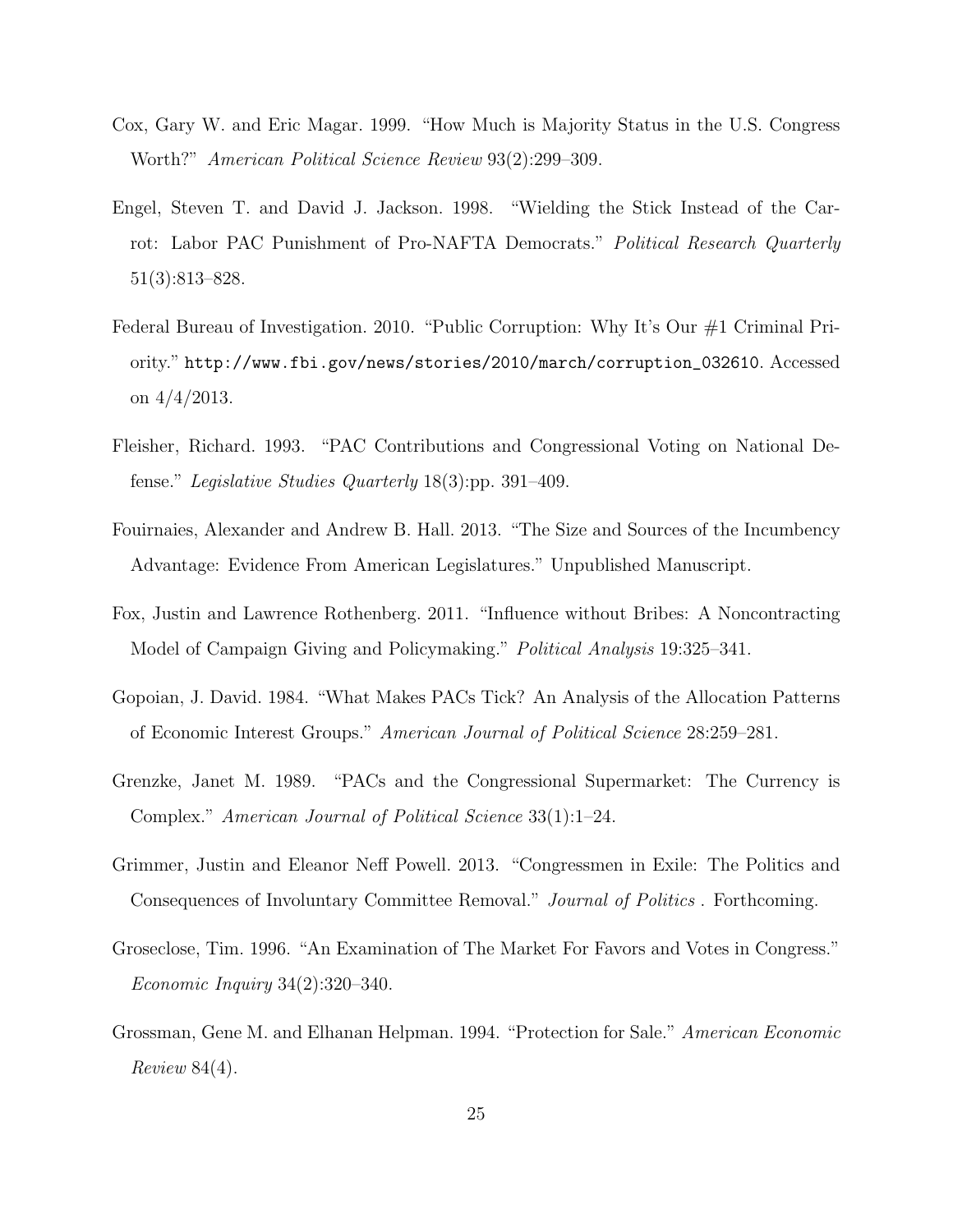- Grossman, Gene M. and Elhanan Helpman. 1996. "Electoral competition and special interest politics." Review of Economic Studies 63(2).
- Hall, Richard and Frank Wayman. 1990. "Buying Time: Moneyed Interests and The Mobilization of Bias in Congressional Committees." The American Political Science Review 84(3):797–820.
- Hall, Richard L. 1996. Participation in Congress. New Haven: Yale University Press.
- Jones, Woodrow, Jr and K. Robert Keiser. 1987. "Issue Visibility and the Effects of PAC Money." Social Science Quarterly 68:170–176.
- Karol, David. 2013. "Forcing Their Hands? Explaining Trends in Retirement Announcement Timing in the U.S. Congress." University of Maryland Mimeo.
- Kau, J.B. and P.H. Rubin. 1982. Congressmen, constituents, and contributors: Determinants of roll call voting in the House of Representatives. Springer.
- Langbein, Laura I. and Mark A. Lotwis. 1990. "The Political Efficacy of Lobbying and Money: Gun Control in the U.S. House, 1986." Legislative Studies Quarterly 15(3):413– 440.
- Lessig, Lawrence. 2011. Republic, Lost: How Money Corrupts Congress–and a Plan to Stop It. Twelve.
- Levitt, Steven D. 1998. "Are PACs Trying to Influence Politicians or Voters?" Economics and Politics  $10(1):19-35$ .
- McCarty, Nolan and Lawrence S. Rothenberg. 1996. "Commitment and the Campaign Contribution Contract." American Journal of Political Science 40(3):872–904.
- Milyo, Jeffrey, David Primo and Timothy Groseclose. 2000. "Corporate PAC Campaign Contributions in Perspective." Business  $\mathcal{B}$  Politics 2(1):75–88.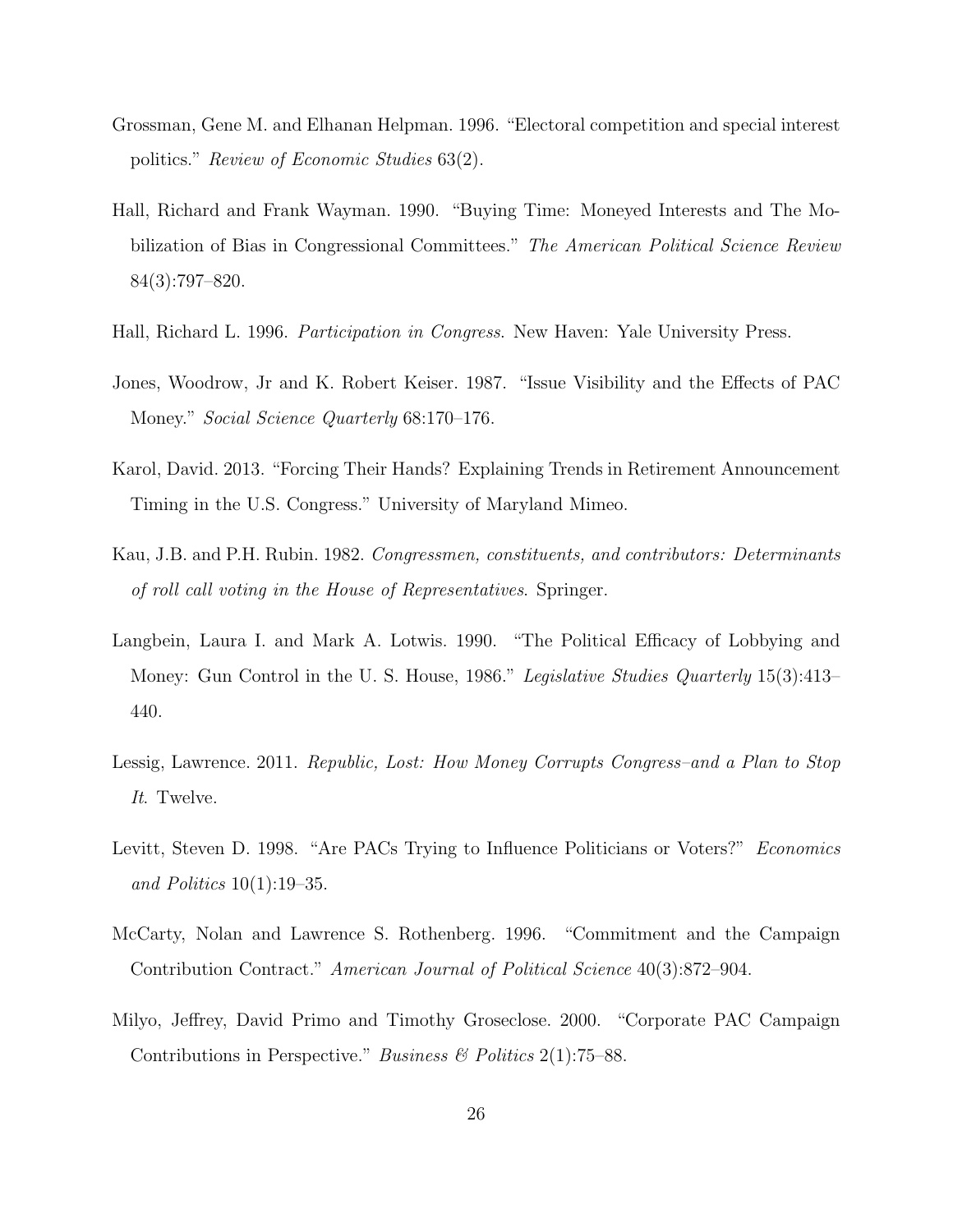- Moore, Ryan T., Eleanor Neff Powell and Andrew Reeves. 2013. "Driving Support: Workers, PACs, and Congressional Support of the Auto Industry.".
- Neustadtl, Alan. 1990. "Interest-Group PACsmanship: An Analysis of Campaign Contributions, Issue Visibility and Legislative Impact." Social Forces 69:549–564.
- Office of Congressional Ethics. 2013. "About: The Office of Congressional Ethics." Available at: http://oce.house.gov/about.html. Accessed on 4/4/2013.
- Powell, Eleanor Neff. 2013a. "Dollars to Votes: The Influence of Fundraising in Congress." Unpublished Manuscript.
- Powell, Eleanor Neff. 2013b. "Where Money Matters in Congress." Book Manuscript.
- Rasmussen Reports. 2011. "New High: 48% Say Most Members of Congress Are Corrupt.".
- Real Clear Politics. 2013. "Congressional Job Approval.".
- Romer, Thomas and James M. Snyder, Jr. 1994. "An Empirical Investigation of the Dynamics of PAC Contributions." American Journal of Political Science 38:745–769.
- Roscoe, Douglas D. and Shannon Jenkins. 2005. "A Meta-Analysis of Campaign Contributions' Impact on Roll Call Voting." Social Science Quarterly 86(1):52–68.
- Saltzman, Gregory M. 1987. "Congressional Voting on Labor Issues: The Role of PACs." Industrial and Labor Relations Review 40(2):pp. 163–179.
- Snyder, James M. 1992. "Long-Term Investing in Politicians: Or, Give Early, Give Often." Journal of Law & Economics 35:15–43.
- Stratmann, Thomas. 1991. "What Do Campaign Contributions Buy? Deciphering Causal Effects of Money and Votes." Southern Economic Journal 57(3):pp. 606–620.
- Stratmann, Thomas. 1992. "Are Contributors Rational? Untangling Strategies of Political Action Committees." Journal of Political Economy 100(3):pp. 647–664.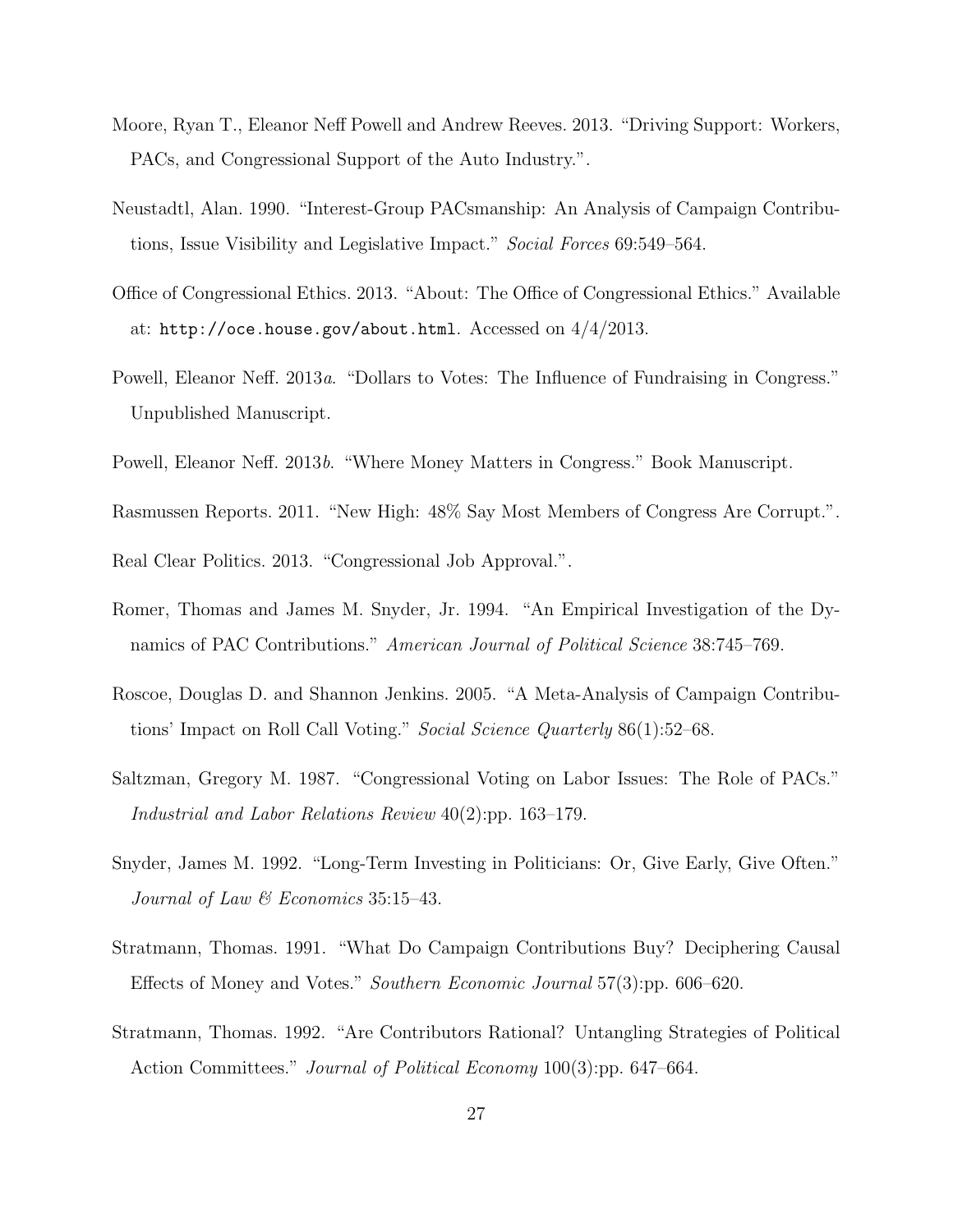- Stratmann, Thomas. 1995. "Campaign Contributions and Congressional Voting: Does the Timing of Contributions Matter?" The Review of Economics and Statistics 77(1):pp. 127–136.
- Stratmann, Thomas. 2002. "Can Special Interests Buy Congressional Votes? Evidence from Financial Services Legislation." *Journal of Law & Economics* 45:pp. 345–373.
- Stratmann, Thomas. 2005. Some talk: Money in politics. A (partial) review of the literature. In Policy Challenges and Political Responses, ed. William F. Shughart and Robert D. Tollison. Springer US pp. 135–156.
- Thompson, Dennis F. 1995. Ethics in Congress: From Individual to Institutional Corruption. Washington, D.C.: The Brookings Institution.
- United States Office of Government Ethics. 2013. "18 U.S.C. §201: Bribery of public officials and witnesses." Available at: http://www.oge.gov/displaytemplates/ statutesregulationsdetail.aspx?id=77. Accessed on 4/4/2013.
- Wand, Jonathan. 2013. "Private Interests Financing Public Elections: How Economic Battles are Transformed Into Partisan Politics." Stanford University Mimeo.
- Wawro, Gregory. 2001. "A Panel Probit Analysis of Campaign Contributions and Roll-Call Votes." American Journal of Political Science 45(3):pp. 563–579.
- Witko, Christopher. 2006. "PACs, Issue Context, and Congressional Decisionmaking." Political Research Quarterly 59(2):283–295.
- Wolton, Stephane. 2014. "Lobbying, Inside and Out: How Special Interest Groups Influence Policy Choices." University of Chicago Mimeo.
- Wright, John R. 1985. "PACs, Contributions, and Roll Calls: An Organizational Perspective." American Political Science Review 79(2):400–414.